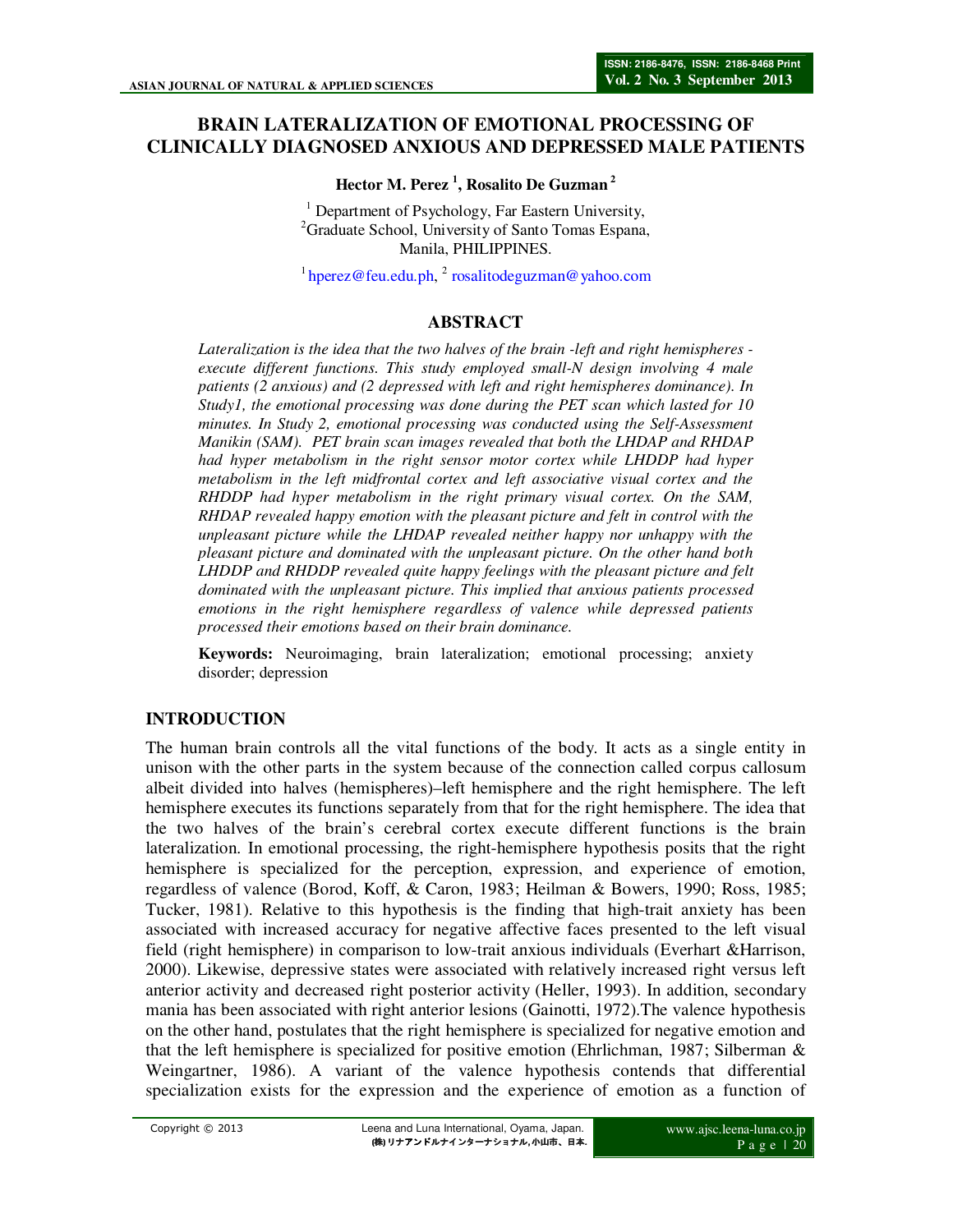valence, whereas perceptual processing of both positive and negative affective stimuli is a right cerebral function (Bryde, 1982; Davidson, 1984). Relatedly, this variant of the valence hypothesis indicates that the left and right anterior regions are specialized for the expression and experience of positive and negative valence, respectively, whereas the right posterior parietal, temporal, and occipital regions are dominant for the perception emotion (Borod, 1993). There are two dimensions in describing the affective experience. These are commonly referred to as "valence" and "arousal" which is called as "circumplex model" (Lang, Greenwald, Bradley, & Hamm, 1993). This model is depicted along two continuums or axes. The valence continuum ranges from negative (e.g., fear, anger) to positive (e.g., happiness, contentment) whereas the arousal axis ranges from low to high. Many emotions may be distinguished from one another using the circumplex model. For instance, anger may be described as "negative valence and "high arousal" whereas contentment may be characterized as "positive valence" and "low arousal". This study is a pioneering work in the field of neuropsychology in the Philippines to delve into the brain dominance of the anxious and depressed male patients and how the brain structures through the use of neuroimaging method, influence the emotional processing of these patients.

### **METHODS**

### **Participants**

Four male patients (2 anxious and 2 depressed) referred by clinicians in mental health facilities were assessed in their brain dominance using the Luria Nebraska Neuropsychological Battery as such participants were labeled as Left Hemisphere Dominant Anxious Patient (LHDAP); Right Hemisphere Dominant Anxious Patient (RHDAP); Left Hemisphere Dominant Depressed Patient (LHDDP) and Right Hemisphere Dominant Depressed Patient (RHDDP). Informed consent was derived from the participants in conducting the study.

### **Materials and Procedure**

Study 1 dealt with the emotional processing of the participants which was facilitated through the use of 3 affective pictures (pleasant, neutral and unpleasant) from the International Affective Picture System (IAPS. The neuroimaging method was done through the Positron Emission Tomography (PET) brain scan. The positrons are emitted from a radioactive tracer, such as radiation-tagged glucose, administered to the patient. Positron images were acquired with a Philips Gemini TF 64 PET-CT scanner at a 1-bed position for 10 minutes, 30 minutes after administration of 212.01 MBq (5.73) of  $[^{18}F]$  Fluoro-2-deoxy-D-glucose (FDG). The PET scan is non-contrast 120 kV, 50mAs CT scan of the brain was acquired with 5mm X 5mm slice thickness for attenuation correction. The participants were subjected to Positron Emission Tomography (PET) brain scan for a period of 10 minutes while viewing the fragmented affective pictures of IAPS above them. The fragmented affective pictures were arranged in such a way that on the left side was a pleasant picture, on the middle was a neutral picture and on the right side was an unpleasant picture.

Study 2 dealt with the emotional processing of the participants using the Self-Assessment Manikin (SAM) of the IAPS focusing on the emotional experience of the participants for pleasure, arousal, and dominance dimensions.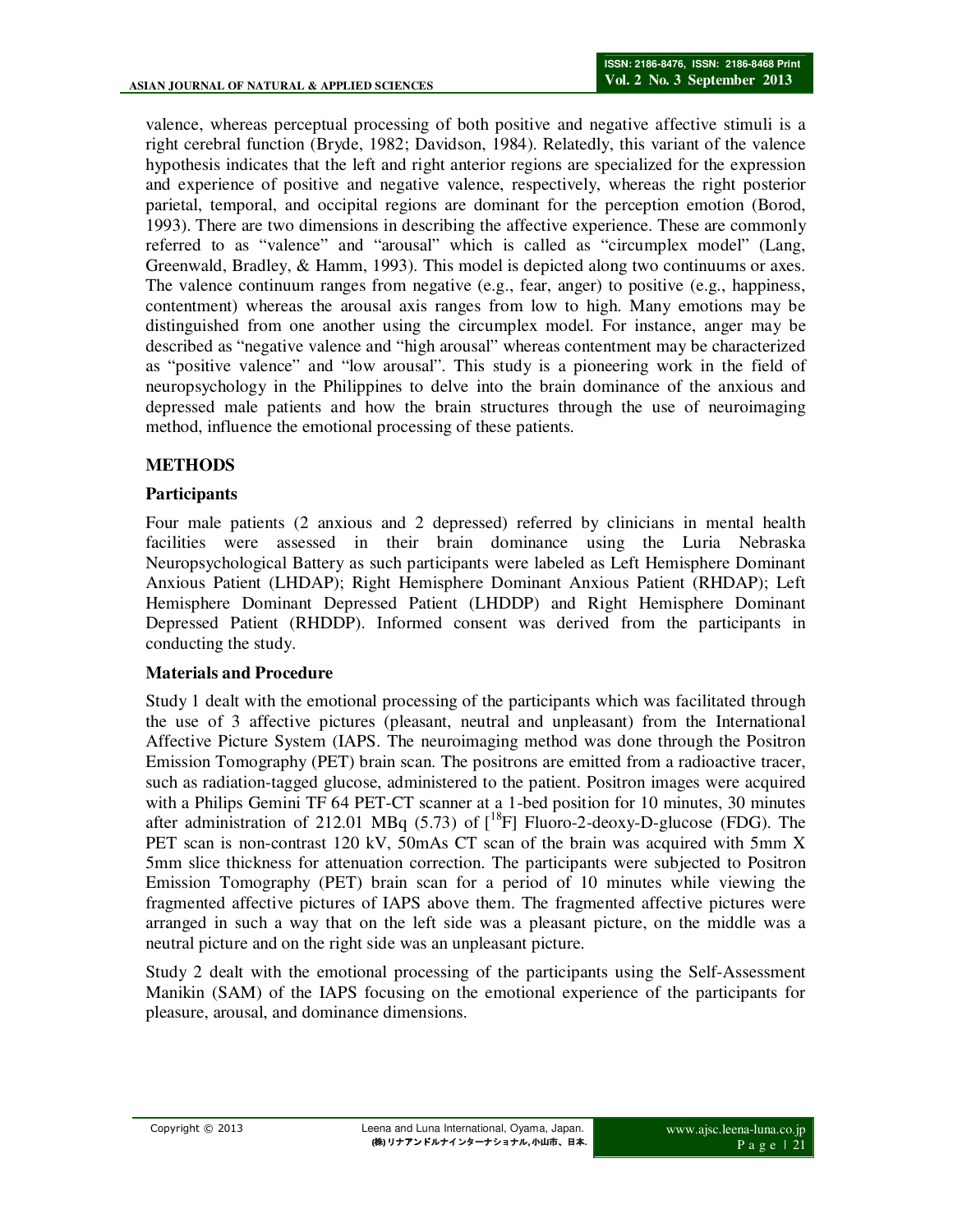# **RESULTS**

### **Study 1**

The left hemisphere dominant anxious participant is a right handed person and the emotional perception through the fragmented affective pictures was from left to right with the participant's right visual field (RVF) would have an unpleasant picture and the left visual field (LVF) would have a pleasant picture. Emotional perception was measured through the glucose uptake of neurons in a particular region of the brain. Results revealed a hyper metabolism or a higher uptake of glucose of neurons at the right sensorimotor cortex (rSM) as shown in Figure 1. It can be noted that emotional perception of the participant is mostly processed at the right sensorimotor region. This is characterized by a heightened neuronal activity in the right sensorimotor region which is an area of the cortex including the precentral gyrus and the postcentral gyrus combining sensory and motor functions. The precentral gyrus is specialized for the control of fine movements such as moving finger at a time. Separate areas are responsible for different parts of the body, mostly on the contralateral side (opposite) but also with slight control of the ipsilateral side (same). The postcentral gyrus or the primary somatosensory cortex is the primary target for touch sensations and information from muscle-strectch receptors and joint receptors (Kalat, 2004). The postcentral gyrus includes four bands of cells that run parallel to the central sulcus. Separate areas along each band receive simultaneous information from different parts of the body (Nicolelis, Ghazanfar, Stambaugh, Oliveira, Laubach, Chapin, Nelson, & Kaas, 1998). Two of the bands receive mostly light-touch information, one receives deep-pressure information and one receives a combination of both (Kaas, Nelson, Sur, Lin, & Merzenich, 1979). In effect, the postcentral gyrus contains four separate representations of the body. Information about touch and body location is important not only for its own sake but also for interpreting visual and auditory information

Considering the areas of somatosensory and motor functions on Figure 2, McIntosh explains that modularity is mainly observed in sensory and motor systems, however, beyond these very receptors, modularity becomes "fuzzier" and one sees the cross connections between systems increase. He also illustrates that there is an overlapping of functional characteristics between the sensory and motor systems, where these regions are close to one another. These different neural interactions influence each other, where activity changes in one area influence other connected areas. Hence, connections between these two areas are observed for patient suffering from anxiety disorder. In anxiety disorder, there is an upward flow of signals from the limbic system to the cerebral cortex. Anxiety activates specific loci representing sensory, motor, or thinking activity in the cerebral cortex. It looks similar to that in the depressive state. When loci of unpleasant memories of the cerebral cortex are activated in the anxious state, one tends to be pessimistic. In a specific case, information processing is disturbed under the activation of anxiety locus. It is called dissociative state. Just in a case of obsessive-compulsive state, it forces the patient to repeat actions like washing hands or going to the toilet under the influence of the anxiety locus. The term used would be "anxiety locus", but these various anxiety loci act in the different fashion. These anxiety loci are considered to be different neuron groups.Anxiety disorders are characterized by numerous physical symptoms such as: excessive sweating, muscle tension, numbness and tingling, shallow breathing, fainting and rapid heart rate. The emotional symptoms of anxiety disorders occur simultaneously with the physical ones and include agitation, feelings of unreality, fearfulness, feelings of impending doom, irritability, nervousness and shyness (Prousky, 2005). Expectedly, the left hemisphere dominant anxious patient perceived the affective stimuli and was observed to have activation in the Right Sensorimotor (rSM) which explains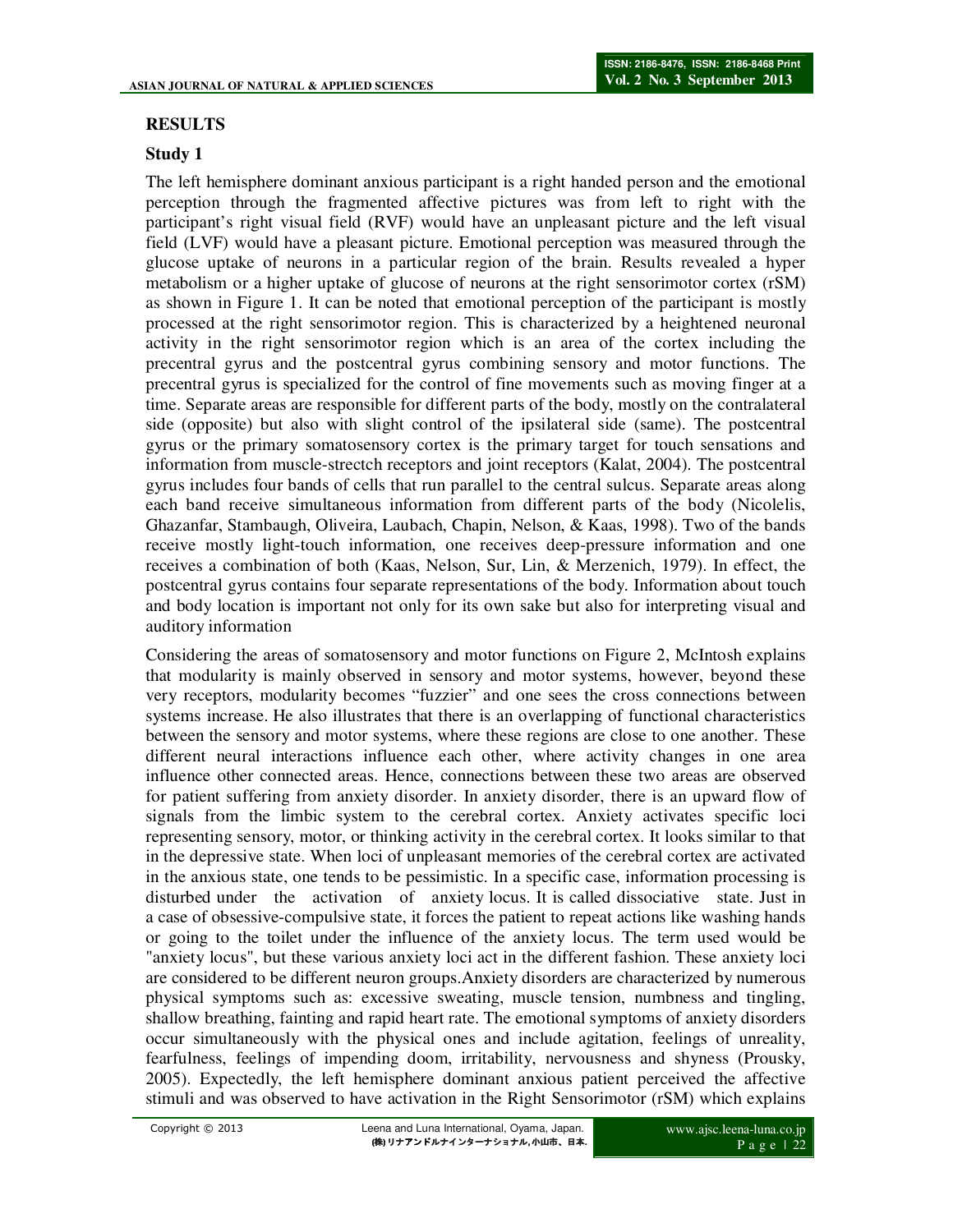exactly the anxious state of the patient such as restlessness, muscle tension, shallow breathing, fainting and rapid heart rate. Similarly, Pissiata et al., (2002) conducted uncontrolled PET study with patients who had combat-related Post Traumatic Stress Disorder (PTSD). They were previously screened for heart-rate and emotional reactivity to the traumarelated stimuli. Increases in regional cerebral blood flow (rCBF) were seen in the right sensorimotor cortex (Brodmann Area (BA) 4,6) right somatosensory cortex (BA1,2,3) and the cerebellar vermis, and the periaqueductal grey in the midbrain. Decreased blood flow was observed in the right retroslenial cortex (BA 21, 29, 30)/ Significant increases in rCBF were also seen in the right amygdale, these increases correlated significantly with subjects' selfreports of anxiety.

The right hemisphere dominant anxious participant is a right handed and the emotional perception through the fragmented affective pictures was from left to right with the participant's right visual field (RVF) would have an unpleasant picture and the left visual field (LVF) would have a pleasant picture. Emotional perception was measured through the uptake of neurons in a particular region of the brain. Positron images shown in Figure 3 described the right Sensorimotor (rSM) cortex as the region most hypermetabolic while the left sensorimotor cortex (lSM) is the most hypometabolic region. It can be noted that neuronal activity of emotional perception is greater in the right hemisphere than the left hemisphere where the participant is lateralized. Since the participant is right hemisphere dominant, expectedly, a more active right hemisphere was observed. Similar with the Left Hemisphere Dominant Anxious Patient (LHDAP), the Right Hemisphere Dominant Anxious Patient (RHDAP) was observed to have hypermetabolized right Sensorimotor (rSM) cortex. The right sensorimotor cortex is active during emotional perception of the right hemisphere dominant anxious patient. Observations of a direct link between emotion processing and the right hemisphere were made nearly 100 years ago: Mills (1912) observed that the presence of a unilateral right-sided lesion was associated with decrease in emotional expression; Babinski (1914), Denny-Brown, Meyer, & Horenstein (1952) noted that patients with right-hemisphere lesions were often inappropriately indifferent or manic. The cumulative researches on right hemisphere led to the development of the right-hemisphere model or hypothesis. The right hemisphere hypothesis posits that the right hemisphere is specialized for the perception, expression, and experience of emotion, regardless of valence (Borod, Koff, & Caron, 1983; Heilman & Bowers, 1980; Ross, 1985; Tucker, 1981). Hence, the emotional perception of the right hemisphere dominant anxious participant is more evident in the right hemisphere regardless whether the negative valence of affective pictures were positioned in the right visual field (RVF) or in left visual field (LVF). Interestingly, the result is consistent with the study of Killgore & Yurgelun-Todd (2007) and found out that the right hemisphere was more extensively activated than the left by a masked affect task, regardless of valence or visual field of input, suggesting that affective information in general is transferred to the right hemisphere in a manner consistent with the colossal relay hypothesis of Zaidel (1983, 1985, 1986; Zaidel et al al., 1988, 1991).

The result of the positron images for both the LHDAP and RHDAP which revealed greater glucose uptake in the right Sensorimotor cortex (rSM) regardless of lateralization support a variant of the valence hypothesis which contends that differential specialization exists for the expression and the experience of emotion as a function of valence, whereas perceptual processing of both positive and negative affective stimuli is a right cerebral function (Bryden, 1982; Davidson, 1984).

The left lateralized depressed participant is a right handed and the emotional perception through the fragmented affective pictures was from left to right with the participant's right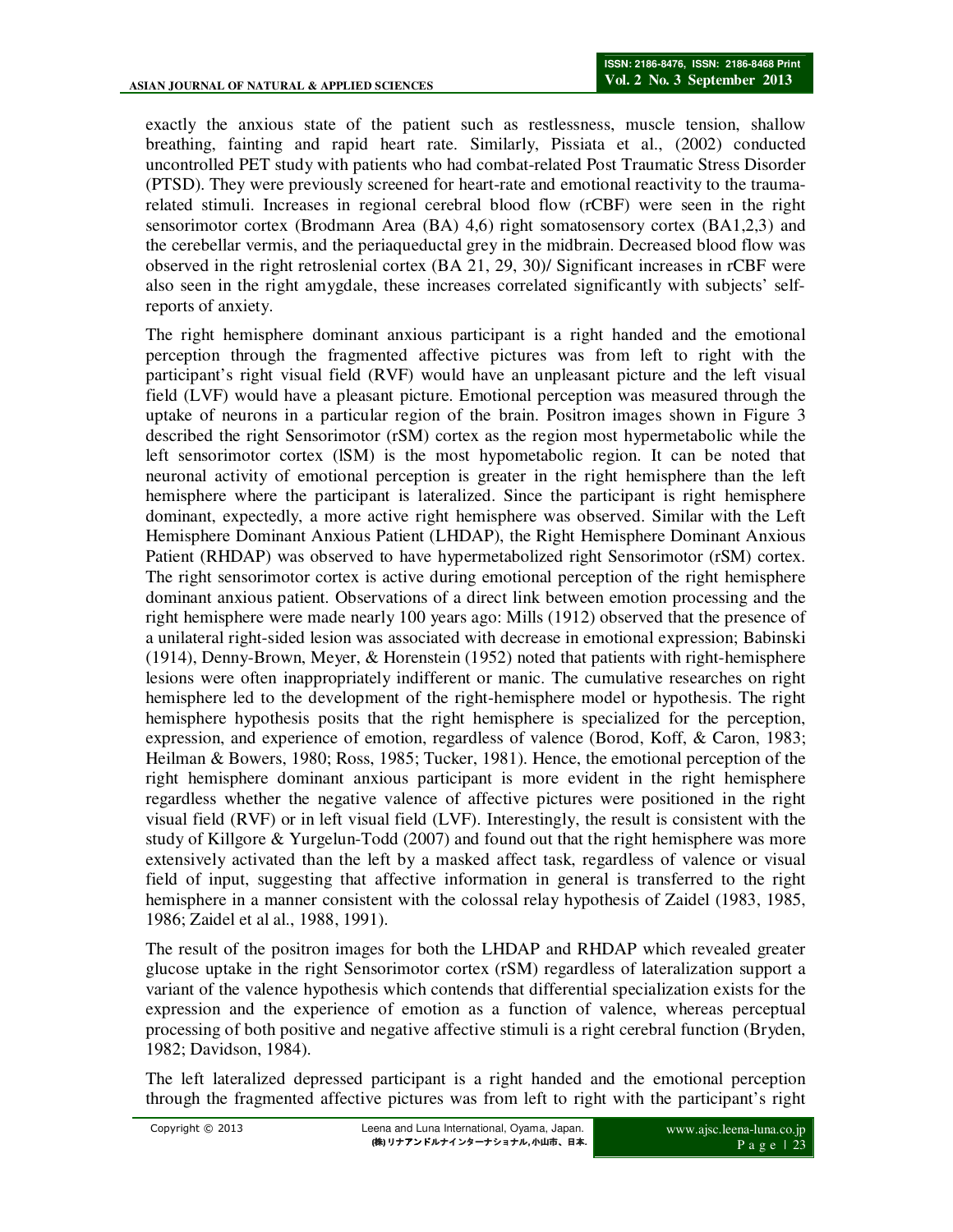visual field (RVF) would have an unpleasant picture and the left visual field (LVF) would have a pleasant picture. Emotional perception was measured through the uptake of neurons in a particular region of the brain.

Positron images revealed in Figure 4 for the left hemisphere dominant depressed patient that the most hypermetabolic region is the left midfrontal cortex while the left associative visual cortex is the region with the most significant hyper metabolism during the emotional perception whereas the most hypometabolic regions are the right sensorimotor (rSM) cortex and left posterior 24cingulated cortex. Hence, neuronal activity is mostly observed during the emotional perception of affective stimuli at the left midfrontal cortex and the left associative visual cortex. Considering that the participant is a left lateralized or dominant, expectedly the activation of the neuronal activity is also in the left region which showed congruency.

The principal function of the medial frontal cortex as shown on Figure 5, in particular the anterior cingulated cortex (ACC) is to monitor actions (Bush, Phan & Posner, 2000; Paus, 2001). The ACC is a part of the brain's limbic system. The findings from EEG studies of a focal area of negativity in scalp electrodes following an error response led to the idea that ACC might be the brain's error detection and correction devise. ACC is a part of a circuit involved in a form of attention that serves to regulate both cognitive and emotional processing (Bush, Phan & Posner, 2000).

Visual associative areas as shown on Figure 6, on the other hand, were relatively more active in the unpleasant/pleasant and unpleasant/neutral comparisons. Visual associative areas may be preferentially involved in the evaluation of unpleasant visual stimuli in young individuals (Morris, Friston, Buchel, Frith, Young, Calder & Doland, 1998).

Accordingly, emotion processing is composed of evaluative, experiential and expressive components. The evaluation of affect may be correct or incorrect depending on an individual's ability to identify the emotional valence carried by an event or an object and is influenced by mental illness. Patients with depression, positive life events are often considered negative or harmful because people with psychiatric disorders lose their capacity to distinguish between pleasant and unpleasant experiences and the ability to assign the appropriate emotional valence to these experiences. Patients with clinical depression show decrease perfusion in the left dorsal lateral and bilateral medial prefrontal regions. Hence, prefrontal cortex is part of the neural system engaged in detection of positive features in objects, events and mental states (Paradiso, Johnson, Andersen, O'Leary, Watkins, Ponto & Hichwa (1999). The relative increased blood flow in the frontal lobe during the neutral/unpleasant comparison is observed among patients with depression and is consistent with the hypothesis that people with psychiatric disorders lose their capacity to distinguish between pleasant and unpleasant experiences. Considering the case of the left-hemisphere depressed dominant participant, it can also be noted that the hypermetabolized areas of left midfrontal cortex and left visual associative cortex is observed during the emotional perception of affective stimuli of pleasant, neutral and unpleasant. Seemingly, the participant is unable to distinguish the appropriate emotional valence hence the activation of the midfrontal cortex and visual associative areas. Consistent with the previous findings, individuals with bipolar disorder showed greater relative frontal cortical activation in preparation for hard/win trials (Harmon-Jones, Abramson, Nusslock, Sigelman, Urosevic, Turonie, Alloy & Fearn, 2007). Moreover, trait anger was positively related to greater relative left frontal cortical activity to anger-evoking pictures but not to other types of pictures when measured by electroencephalographic (EEG) alpha power (Harmon-Jones, 2007), greater left than right frontal cortical activity is associated with approach motivation,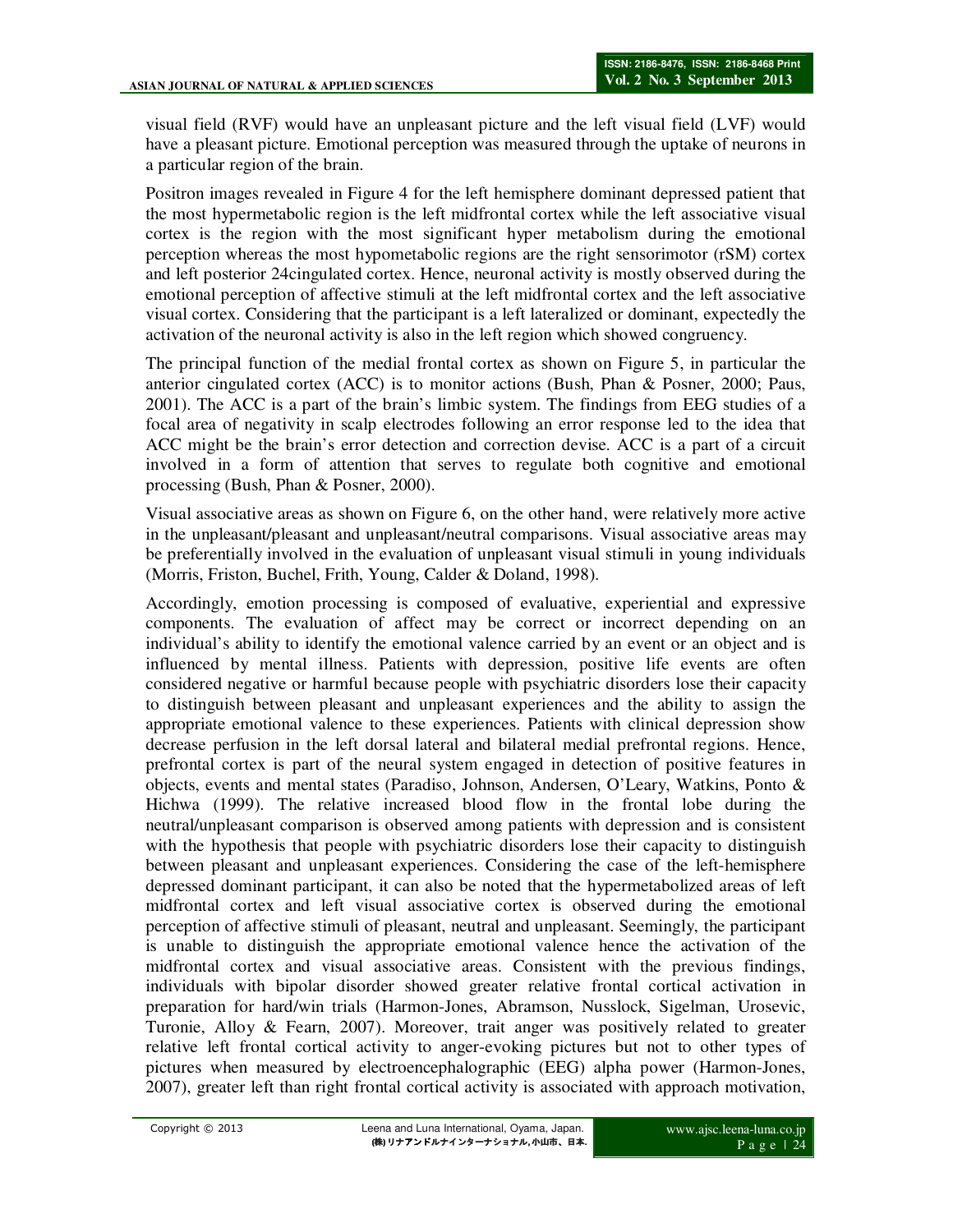which can be positive (e.g., enthusiasm) or negative in valence (e.g., anger) (Harmon Jones, Gable, & Peterson, 2010).Likewise, the findings of Harmon-Jones, Abramson, Nusslock, Sigelman, Urosevic, Turonie, Alloy & Fearn (2007) on the *Effect of bipolar disorder on left frontal cortical responses to goals differing in valence and task difficulty* revealed that individuals with bipolar disorder showed greater relative frontal cortical activation in preparation for the hard/win trials particularly in response to positive challenges whereas the nonbipolar individuals showed a decrease in left frontal cortical activation from medium to hard win trial. Further, the middle pre-frontal cortex (mPFC) is a region of central importance in the process of regulation and it does this through the mechanism of integration in linking differentiated parts of the brain together into a coherent and functional whole. It functions in terms of body regulation, emotional balance, fear modulation, response flexibility, attuned communication, empathy, self-insight, morality and intuition. If one is over tired, burnt-out or "triggered" by something in the environment, he can lose his capacity for self-regulation, empathy and attunement and would act out in ways that are harmful to others and self.The left hemisphere dominant participant experiencing symptoms of depression would process emotion using the most dominant hemisphere of his brain region which is left hemisphere and this was observed with the activation of the left midfrontal cortex and left visual associative areas. Notwithstanding, this observation contradicts with the previous researches among depressed patients using EEG activities. Persons experiencing depression symptomatology characterized by a lack of positive affect [depressed mood, anhedonia, feelings of worthlessness or guilt] and approach behavior [psychomotor retardation, fatigue, and impaired social and/or occupational functioning]) have been found to exhibit a relative dearth of approach behavior and decreased left-frontal arousal as measured by EEG (Allen, Urry, Hitt, & Coan, 2004; American Psychiatric Association, 1994; Debener, et al.,2000; Heller & Nitschke, 1997; Henriques & Davidson, 1990, 1991; Robinson & Downhill, 1995; Robinson, et al.,1984, Schaffer et al., 1993).

However the finding of the present study on the neuronal activation in the left midfrontal cortex during emotional processing of the LHDDP is contrasted by the findings of the study of Esslen, Pascual-Marqui, Hell, Kochi and Lehnmann (2004) on brain areas and time course of emotional processing using low resolution brain electromagnetic tomography (LORETA) which showed that activation in brain areas of significant time segments was highest in the right frontal areas. Likewise, strong activation was found in the happy, sad and disgust conditions in extended fronto-temporal areas.

The right hemisphere dominant depressed patient (RHDDP) participant is a right handed person and the emotional perception through the fragmented affective pictures was from left to right with the participant's right visual field (RVF) would have an unpleasant picture and the left visual field (LVF) would have a pleasant picture. Emotional perception was measured through the uptake of neurons in a particular region of the brain. Positron images revealed in Figure 7 for the right hemisphere dominant depressed patient that the most hypermetabolic region is the right primary visual cortex. The primary visual cortex is also known as striate cortex or V1 and extrastriate visual cortical areas such as V2, V3, V4 and V5. The right hemisphere visual cortex receives signals from the left visual field. It is responsible for processing of processing visual information. The representation and recognition of objects are thought to be functions of the higher extrastriate cortical areas.The RHDDP participant receives the affective stimuli primarily from the left visual field and emotional perception to these affective stimuli were primarily processed in the right primary visual cortex which was observed with the hypermetabolized neuronal activity. Considering that the participant is a depressed patient, the activation of the primary visual cortex relates significantly on how the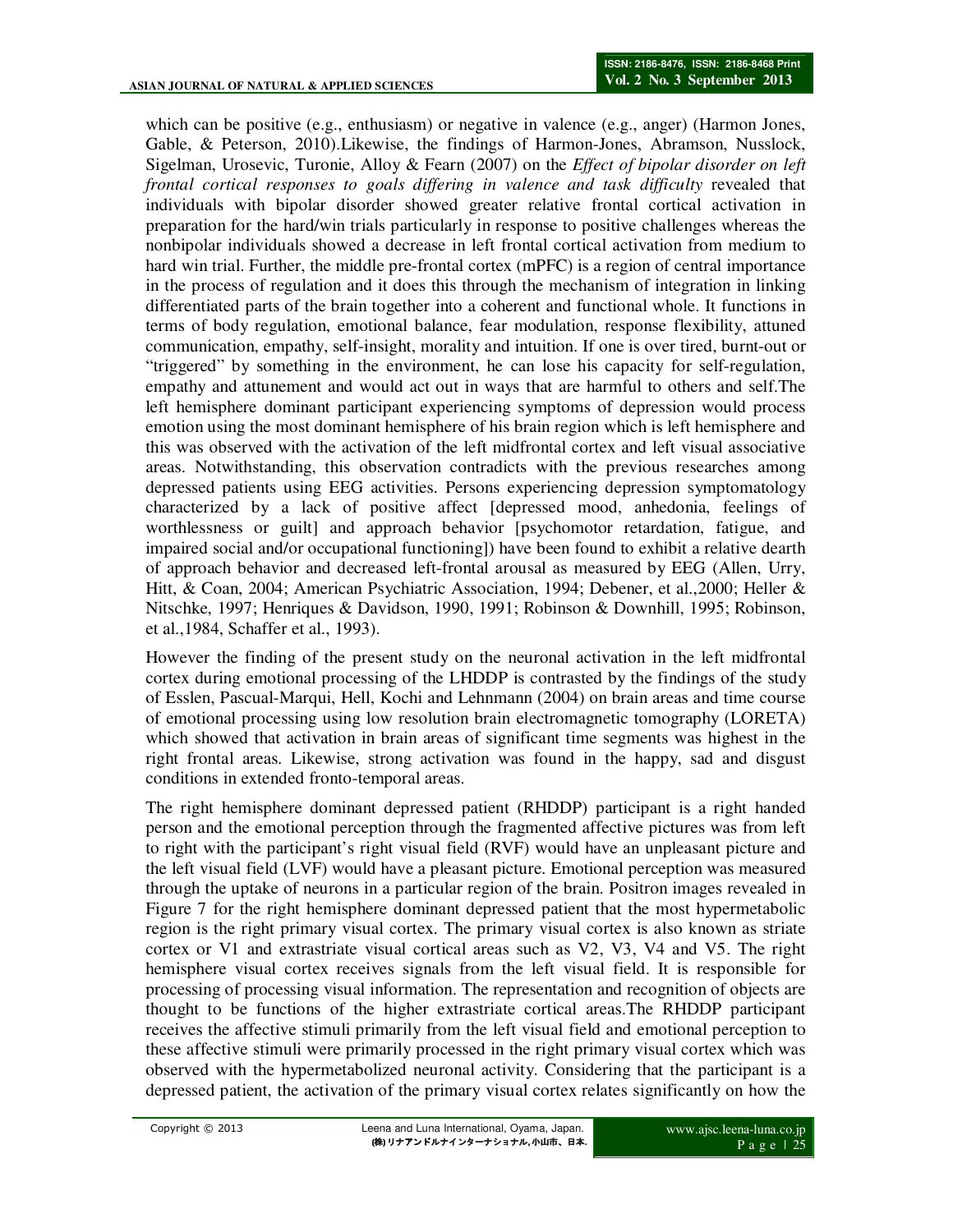participant processing the affective stimuli and these affective stimuli control the emotional behavior of the participant. The hyper metabolism of the right primary visual cortex as shown on Figure 8 enabled the participant to process the affective stimuli in the right hemisphere regardless of the valence of the emotions. Hence, emotional behaviors would depend on the visual information processed in the right visual cortex whether it is positive or negative emotions.

Similarly, a study of Lane and co-workers (1997), using PET method, they examined the regions of brain activity in a group of female subjects viewing pleasant, neutral and unpleasant pictures from IAPS. Results showed that large increases in activity were obtained from unpleasant pictures in extrastriate visual cortex (e.g., Brodmann's visual areas 18 and 19) relative to neutral pictures. Albeit the study did not point out the lateralization of the research participants, interestingly, hyper metabolism was observed in the visual cortex similar to the RHDDP emotional perception of the affective stimuli regardless whether the activation was for the pleasant, neutral or unpleasant picture.

The valence hypothesis postulates that the right hemisphere is specialized for negative emotion and the left hemisphere is specialized for positive emotion (Ehrlichman, 1987; Silberman 7 Weignartner, 1986). A variant of this contends that differential specialization exists for expression and the experience of emotion as a function of valence whereas perceptual processing of both positive and negative affective stimuli is a right cerebral function (Bryden, 1982; Davidson, 1984). Relatedly, this variant of valence hypothesis indicates that the left and right anterior regions are specialized for the expression and experience of positive and negative valence, respectively, whereas the right posterior parietal, temporal, and occipital regions are dominant for the perception of emotion (Borod, 1983). These previous researches support the finding of this investigation regarding the neuronal activation of the right hemisphere of the RHDDP participant during the emotional processing. In addition, a common pattern of emotion modulation was obtained for both the late posterior positive component (LPP) of the event-related potentials (ERP) from the EEG, and in the hemodynamic BOLD signal in extrastriate visual cortex. The study of Sabatinelli and others (2005) showed that the magnitude of BOLD signal in inferotemporal visual cortex covaries closely with amygdale activity. This covariation strongly supports the presence of reentrant projections from amygdale to the visual system that Amaral and others (1992) have described in nonhuman primates. This reentrant connections presumably prompts recruitment of a wider neuron pool in the posterior brain, associated with more intensive processing of motivationally relevant images (Holland& others 2000; Maunsell, 2004). The increased activation in widespread higher-order visual areas is readily able to reach the scalp, thus accounting for the LPP waveform's high sensitivity to emotional input. Similarly, the result of the PET scan for the RHDDP proved more activation in the right visual cortex which can be construed that emotional processing also took place at the primary visual cortex as reentrant connection to the amygdale the reason for its hypermetabolized neuronal activity.

### **Study 2**

After exposure to the Positron Emission Tomography (PET) brain scan, the participants were subjected to 10 minutes of post-inquiry using the same order of affective pictures. The participants' emotional processing was assessed using the Self-Assessment Manikin (SAM).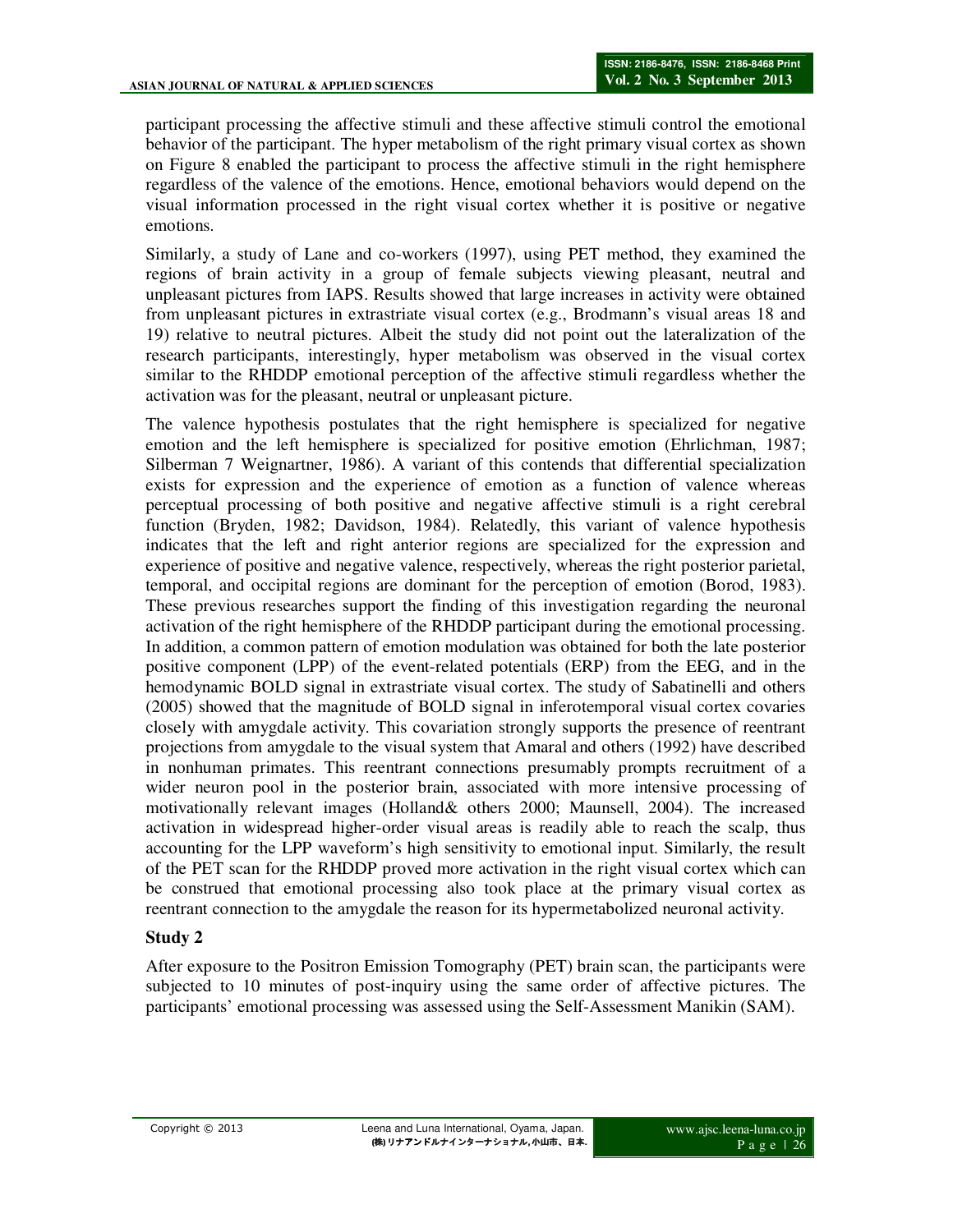| Participant  | Picture    | Pleasure |   | Arousal Dominance |
|--------------|------------|----------|---|-------------------|
| <b>LHDAP</b> |            |          |   |                   |
|              | Pleasant   | 5        | 5 | 5                 |
|              | Neutral    | 5        | 5 | 3                 |
|              | Unpleasant | 5        | 3 | 3                 |
| <b>LHDAP</b> |            |          |   |                   |
|              | Pleasant   | 8        | 6 | 5                 |
|              | Neutral    | 3        | 1 | 3                 |
|              | Unpleasant | 1        |   | 9                 |

|  |  |  | Table 1. SAM rating of left and right hemispheres dominant anxious patients |  |
|--|--|--|-----------------------------------------------------------------------------|--|
|--|--|--|-----------------------------------------------------------------------------|--|

LHAP (Left Hemisphere Anxious Patient), RHAP (Right Hemisphere Anxious Patient)

Pleasure (9 (Happy – 1 (Sad), Arousal (9 (Excited) – 1 (Frenzied)

Dominance (9 (Controlled/Dominated) – 1 (In-control/Dominant)

Table 1 shows the left hemisphere dominant anxious patient (LHDAP) assessed the pleasant affective stimulus as neither happy nor unhappy, neither excited nor frenzied and neither dominated or nor in-control. On the neutral affective picture, the LHDAP felt neither happy nor unhappy, neither excited nor frenzied and felt less in-control. Further, on the unpleasant affective picture, the LHDAP felt unhappy, frenzied and felt less in-control. Emotional processing of the LHDAP using affective stimuli elicited unbiased reactions with the pleasant and the neutral pictures however reacted accordingly to the unpleasant affective stimulus. The LHDAP reacted to the unpleasant picture as unhappy and frenzied which are correlates of negative emotion albeit felt in-control. Unpleasant picture evoked negative emotions accordingly and this is primarily controlled by the right hemisphere according to the Valence Model of brain lateralization which appeared contradictory to the lateralization of the participant. On the other hand, the right lateralized anxious patient (RHDAP) evoked happiness, neither felt excited nor frenzied and neither felt in-control or dominated with the pleasant affective picture. On the neutral affective picture, the RHDAP felt more likely unhappy, frenzied and felt less in-control. The unpleasant picture evoked feelings of unhappiness, feeling frenzied and feeling dominated or controlled for the RHDAP. The emotional processing of the RHDAP participant revealed not so consistent reaction with the pleasant affective picture such that happiness was only evoked on the pleasure dimension but not on arousal and dominance dimensions. Likewise, unbiased reactions on the neutral affective pictures were also noted. Expectedly, with the lateralization of the participant, the unpleasant picture evoked negative reactions such as sadness, frenzied and dominated. Congruent to the right hemisphere of the brain which controls the negative emotions, the RHDAP expressed negative emotions toward the unpleasant pictures. Similarly, patients experiencing panic attacks showed greater (and very high) degrees of emotional control compared with patients with anxiety disorder who had never experienced a panic attack (Baker, et al., 2004). This can be observed also with the RHDAP who felt emotionally in control when presented with the unpleasant affective stimulus. This can also be construed that RHDAP had experienced panic attacks with the anxiety-provoking situations such that the thought of it would make the RHDAP panicky.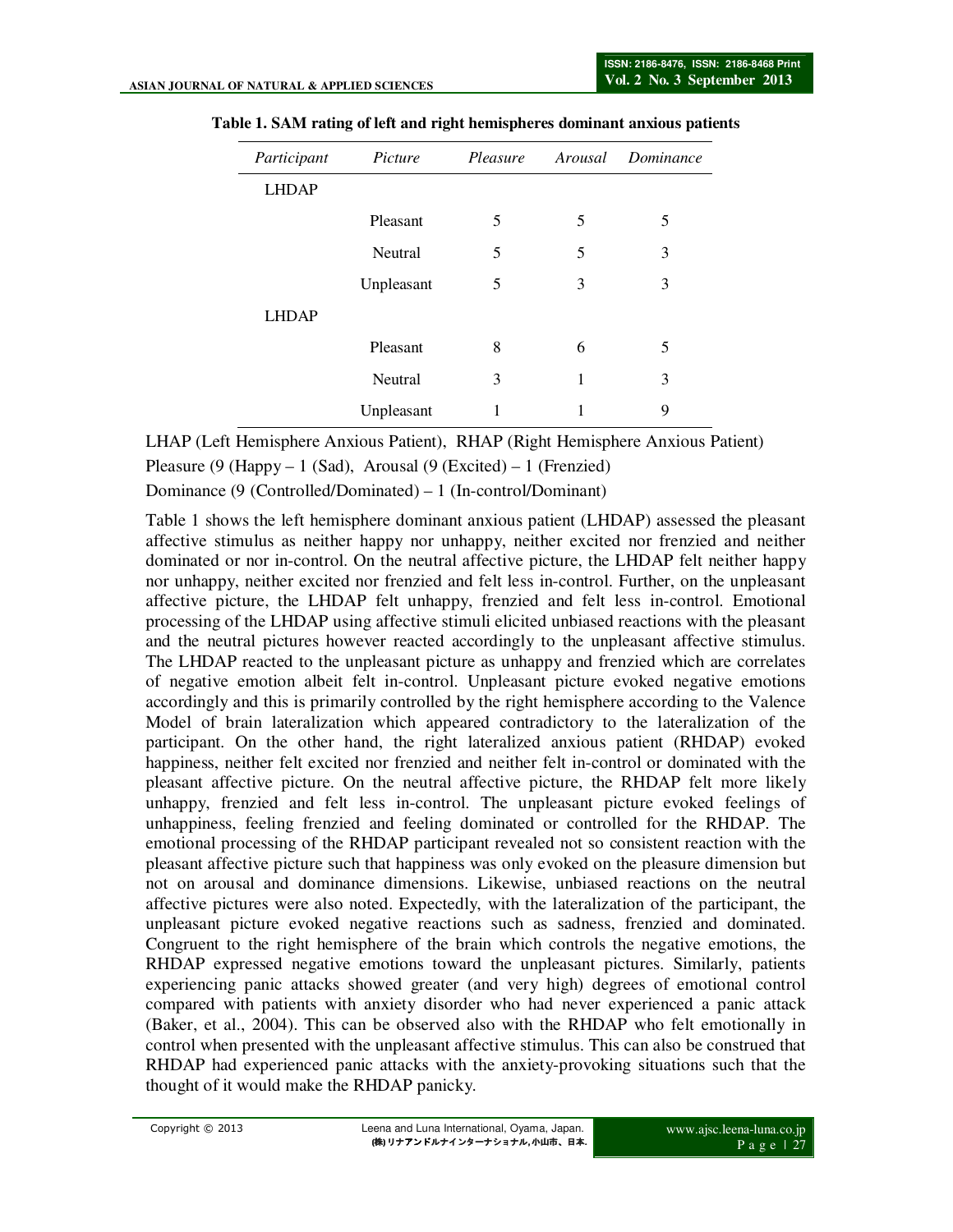Nonetheless, regardless of the lateralization, both the LHDAP and RHDAP evoked negative emotions with the unpleasant affective stimulus. The unpleasant stimulus for anxious patient is considered a feared stimulus and this is being processed emotionally in the brain and becomes a part of the cognitive network of the anxious patient which would then elicit avoidance response. As explained by the emotional processing theory (Foa & Kozak, 1986), fear is activated through associative networks that include information about the feared stimulus, escape or avoidance responses to the feared stimulus, and the meaning of the fear (e.g. threat or danger). Fear becomes problematic when it is intense to a degree that it gets in the way of functioning, or when it persists even when there are no clear indications of danger. In these instances, there maybe maladaptive or pathological fear structures. The theory holds that chronic avoidance (e.g., escape behavior, avoidance, dissociation) often leaves these maladaptive schemas in place, as people do not remain in a situation long enough for new learning to occur. Fear structures are cognitive networks of maladaptive thinking that become activated through fear or anxiety (Lang, 1977). For people with anxiety-related problems, there are two common maladaptive beliefs about fear stimulus: 1. That anxiety or distress will escalate to the degree it becomes unmanageable (e.g., "I can't handle this"); 2. The feared stimulus or their experience of anxiety will cause him harm (e.g., 'I will lose control" or I will go crazy"). The major problem is that people with anxiety disorders usually engage in some form of escape or avoidance behaviors when they feel anxious. As a result they do not remain in contact with their anxiety long enough to disconfirm the fear structure. Over time, people continue to engage in disruptive behaviors (e.g., escape) whenever they experience fear. An unfortunate side effect of continued avoidance behavior is that people's lives begin to constrict in order to avoid things that trigger the fear structures. Their lives become narrower and more confined [e.g., they stop leaving the house] (Thompson, 2013).Hence, anxious patients perceived the unpleasant affective picture as feared stimulus which would definitely explain how they processed their emotions as sad, frenzied and more controlled creating maladaptive neural networks.

| Participant  | Picture        | Pleasure | Arousal                     | Dominance |  |
|--------------|----------------|----------|-----------------------------|-----------|--|
| <b>LHDAP</b> |                |          |                             |           |  |
|              | Pleasant       | 7        | 7                           | 6         |  |
|              | <b>Neutral</b> | 9        | 2                           | 2         |  |
|              | Unpleasant     | 2        | $\mathfrak{D}$              | 7         |  |
| <b>LHDAP</b> |                |          |                             |           |  |
|              | Pleasant       | 6        | 4                           | 4         |  |
|              | <b>Neutral</b> | 2        | 4                           | 6         |  |
|              | Unpleasant     |          | $\mathcal{D}_{\mathcal{A}}$ | 8         |  |

**Table 2. SAM rating of left and right hemispheres dominant depressed patients** 

LHDP (Left Hemisphere Depressed Patient), RHDP (Right Hemisphere Depressed Patient) Pleasure (9 (Happy – 1 (Sad), Arousal (9 (Excited) – 1 (Frenzied) Dominance (9 (Controlled/Dominated) – 1 (In-control/Dominant)

As shown on Table 2, the pleasant picture evoked feelings of happiness, excited but more controlled for the left lateralized depressed patient (LHDP). On the other hand, the neutral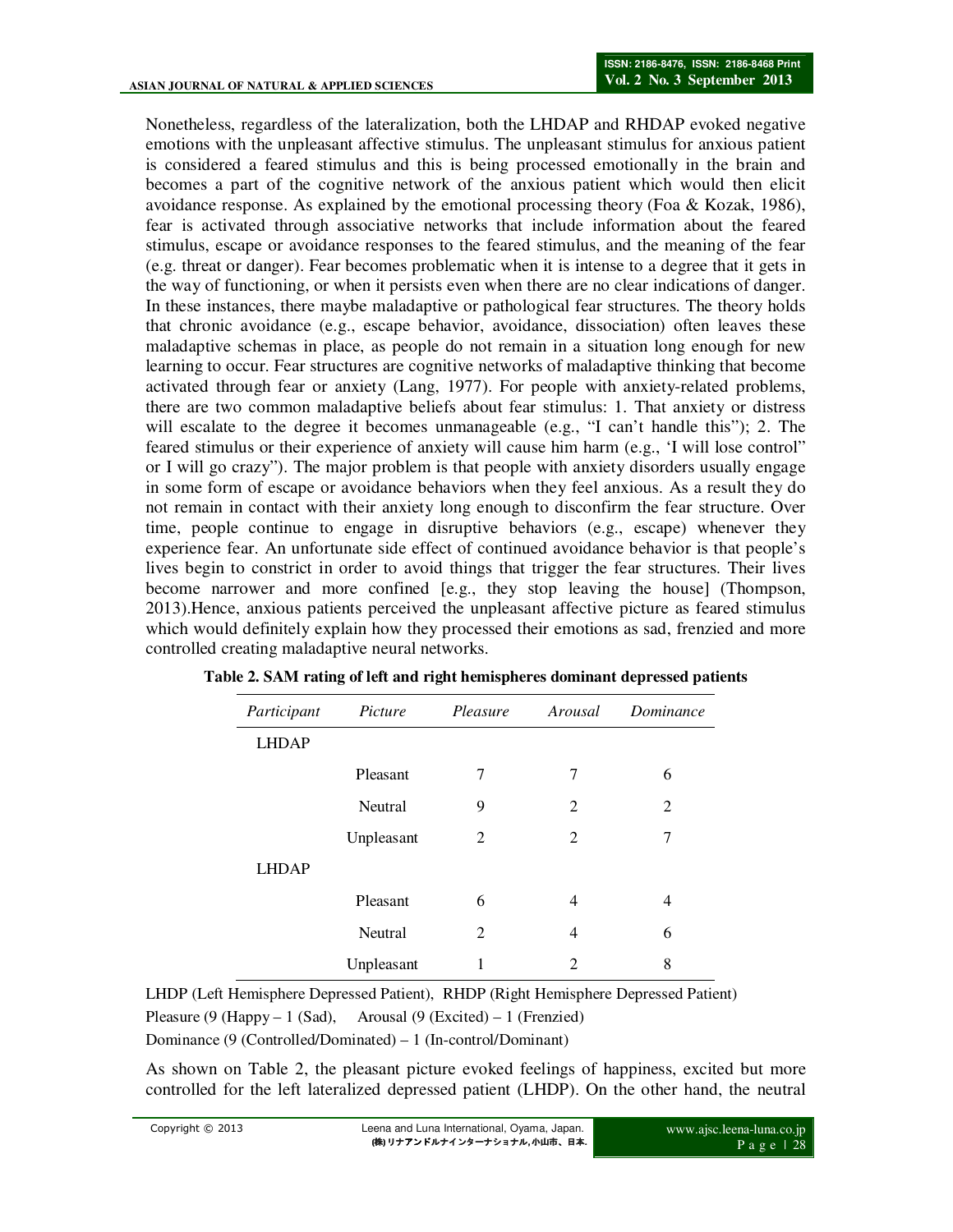affective picture evoked feelings of happiness and dominated but felt frenzied or relaxed. Albeit, the unpleasant pictures evoked sadness, frenzied but with more controlled feelings. Emotional processing of the LHDDP using affective stimuli elicited consistent emotional reaction to the pleasant picture because of feelings of happiness and excitation. Surprisingly, the neutral picture evoked feelings of happiness, relaxation and dominated. Whereas the unpleasant affective picture elicited feelings of sadness, frenzied and more controlled. In terms of the emotional experience of the LHDDP, the unpleasant picture evoked feelings of more in control. Considering that depression is the mental health problem of the participant, it can be construed that the participant is in control of his emotional symptoms in times of unpleasant events. The LHDDP reacted congruent with the pleasant affective picture and construe this with positive feelings. On the other hand, the right hemisphere dominant depressed patient (RHDDP) evoked feeling of a little happiness, neither excited nor frenzied and neither in control nor dominated on the pleasant affective picture. On the neutral affective picture, the RHDAP felt unhappy, neither excited nor frenzied and less dominated. On the other hand, the unpleasant picture evoked feelings of unhappiness, being frenzied and less dominated or felt controlled. Emotional processing for the RHDDP showed lesser emotional reactions on the pleasant and neutral affective stimulus considering the realm of pleasure, arousal or dominance. Notwithstanding, the unpleasant affective picture evoked feelings of unhappiness, frenzied and felt controlled or dominated. Unpleasant situations would make the RHDDP emotionally overwhelmed or controlled such that unpleasant events the RHDAP tends to succumb to depressive state in reacting to situations.

| Table 3. PET brain scan results on the emotional processing of anxious and depressed patients |  |  |
|-----------------------------------------------------------------------------------------------|--|--|
| and their brain lateralization                                                                |  |  |

| Lateralization            | Anxious Patient           | Depressed Patient           |  |
|---------------------------|---------------------------|-----------------------------|--|
| Left Hemisphere Dominant  | Right sensorimotor cortex | Left midfrontal cortex      |  |
| Right Hemisphere Dominant | Right sensorimotor cortex | Right primary visual Cortex |  |

Table 3 presents the comparison between left and right hemispheres dominant participants in the brain regions with greater activation during the emotional processing as observed during the PET brain scan method.

Taking into account the participants' lateralization and their respective clinical problems, the LHDAP participant showed ipsilateral dominance during the emotional processing of the affective pictures. Expectedly, the brain dominance of the participant which is left hemisphere would be observed during the emotional perception however, the right sensorimotor cortex was observed to be hypermetabolized, hence, lateralization for the LHDAP participant may not be evident during the emotional processing. This has to be construed that the right hemisphere is specialized for processing all emotions regardless of valence (Borod, et al., 1998) and the perception of emotional stimuli is less consistent for lateralization (Rodway et al., 2003). Hence, for the LHDAP participant, the issue of lateralization would be inimical in the sense that whether the participant is left or right hemisphere dominant, still the right hemisphere holds for all emotional processing regardless of valence. Notwithstanding, the LHDDP participant, processed affective stimuli in the left region of his brain making his brain dominance more active with the observed hypermetabolic activity. Though Valence-Specific Hypothesis (VSH) posits that the left cerebral hemisphere specialized for processing positive emotions and the right hemisphere specialized for processing negative emotions (Ahern & Schwartz, 1979; Wedding & Stalans,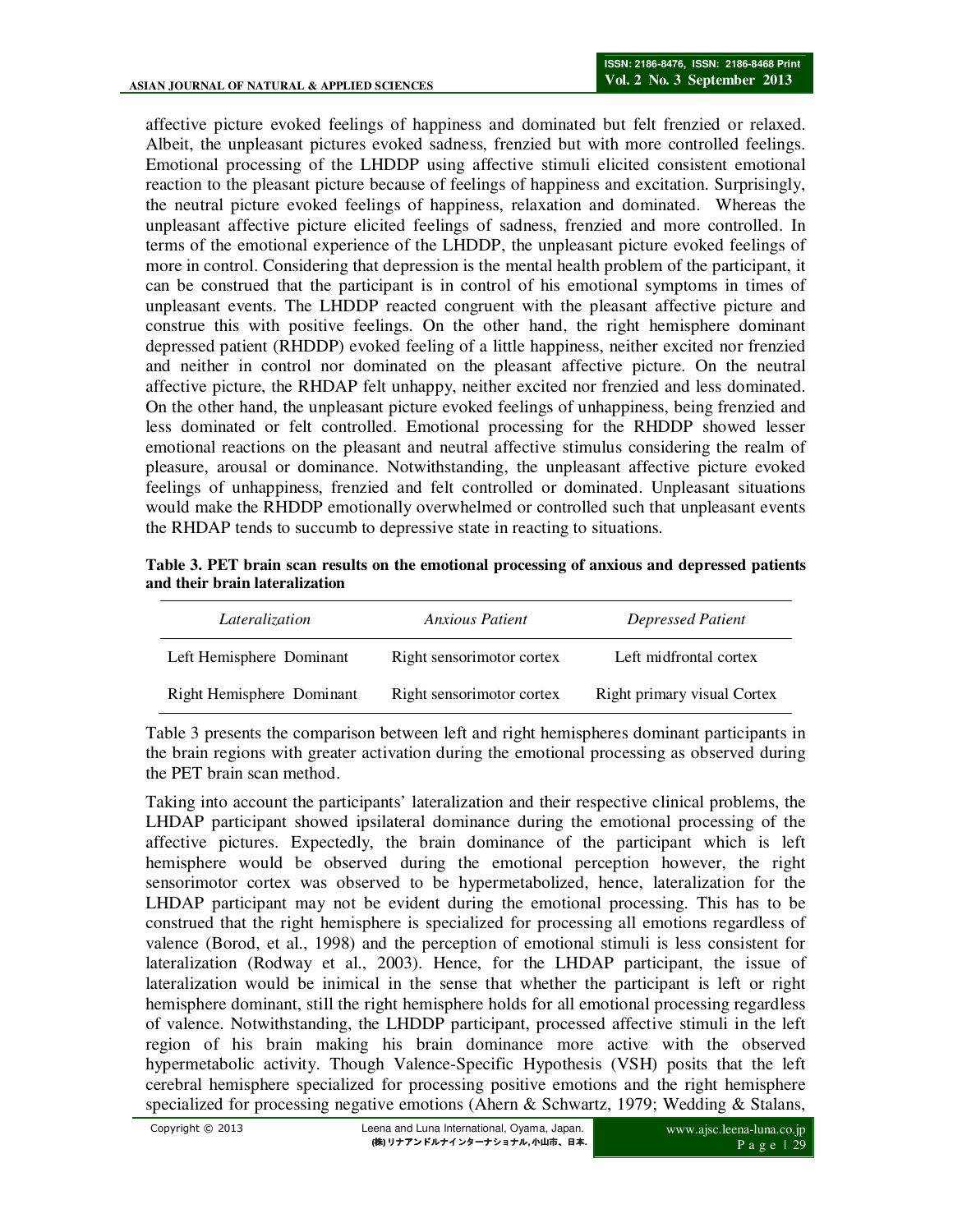1985; Adolphs et al., 2001), there was no concrete valence of emotion being solidly measured because the affective pictures of IAPS of pleasant, neutral and unpleasant were presented on a fragmented manner making the participant able to process the affective stimuli regardless of valence though the pleasant picture was positioned on the left visual field (LVF) of the participant and the unpleasant picture was positioned on the right visual field (RVF) with the neutral picture on the middle. With regard to right hemisphere dominant participants, both the RHDAP and the RHDDP participants were observed to have hypermetabolized neuronal activities in the right region of their brain. The preponderance of the right cerebral hemisphere over the left cerebral hemisphere on the emotional perception of the participants either anxious or depressed made this consistent support to the Right-Hemisphere Hypothesis (RHH) which posits that the right hemisphere is specialized for processing all emotions regardless of affective valence (Borod, et al., 1998). Describing the participants in terms of their mental health problems, regardless of the lateralization, both left and right hemispheres anxious patient were observed having hypermetabolized right sensorimotor cortex. The tingling sensations, sensations of shortness of breath, sweating, trembling or shaking or muscle tension felt from the sensations of their body and their agitated and restlessness or being keyed up or on edge are symptoms of their anxiety which are primarily activated in the sensorimotor regions of the cortex. Lateralization may not be evident for patients suffering from anxiety disorders in the sense that symptoms are primarily activated in the same regions of the brain. This finding is similar to the result of the study of Damasio et al., (2000) by using PET scan to record activity as people recalled in detail their most emotional experiences. High levels occurred in cingulated cortex, the hypothalamus, parts of the somatosensory cortex and the midbrain. Nevertheless, there appeared to have a difference between the LHDDP and the RHDDP PET scan results whereas the LHDP was observed having hyper metabolism in the left midfrontal cortex and left associative visual cortex while the RHDP was observed having hypermetabolized primary visual cortex. It can be construed that the activation of the brain regions of the participants coincides with their respective lateralization. For the LHDDP participant with dominance in the left hemisphere, the left midfrontal and left associative visual cortices were activated during the emotional processing whereas the RHDDP participant with dominance in the right hemisphere, the right primary visual cortex was activated. However, the activation of brain regions for the LHDDP in the left midfrontal cortex and the left associative visual cortex contradicted with the previous studies that depressed individuals exhibit greater right-sided anterior activation of their brains, particularly in the prefrontal cortex and less left-sided activation and correspondingly less alpha wave activity than non-depressed individuals (Davidson, Pizzagalli, Nitschke, & Putnam, 2002).Interestingly, it can also be noted that both depressed patients regardless of their lateralization, the visual cortex is also implicated during the emotional processing. Accordingly, during emotional processing, visual information comes as reentrant projections from the amygdala to the visual system. The amygdala is involved in emotional processing of emotions such as fear, anger and pleasure.This finding is similar to the study done by Sabatinelli, Bradley, Fitzsimmons and Lang (2005) which showed that the magnitude of BOLD signal in inferotemporal visual cortex covaries closely with amygdala activity. This covariation strongly supports the presence of reentrant projections from amygdale to the visual system that Amaral, Price, Pitkanen and Carmichel (1992) have described in nonhuman primates. This reentrant connections presumably prompts recruitment of a wider neuron pool in the posterior brain, associated with more intensive processing of motivationally relevant images (Holland& others 2000; Maunsell, 2004). The increased activation in widespread higher-order visual areas is readily able to reach the scalp, thus accounting for the LPP waveform's high sensitivity to emotional input.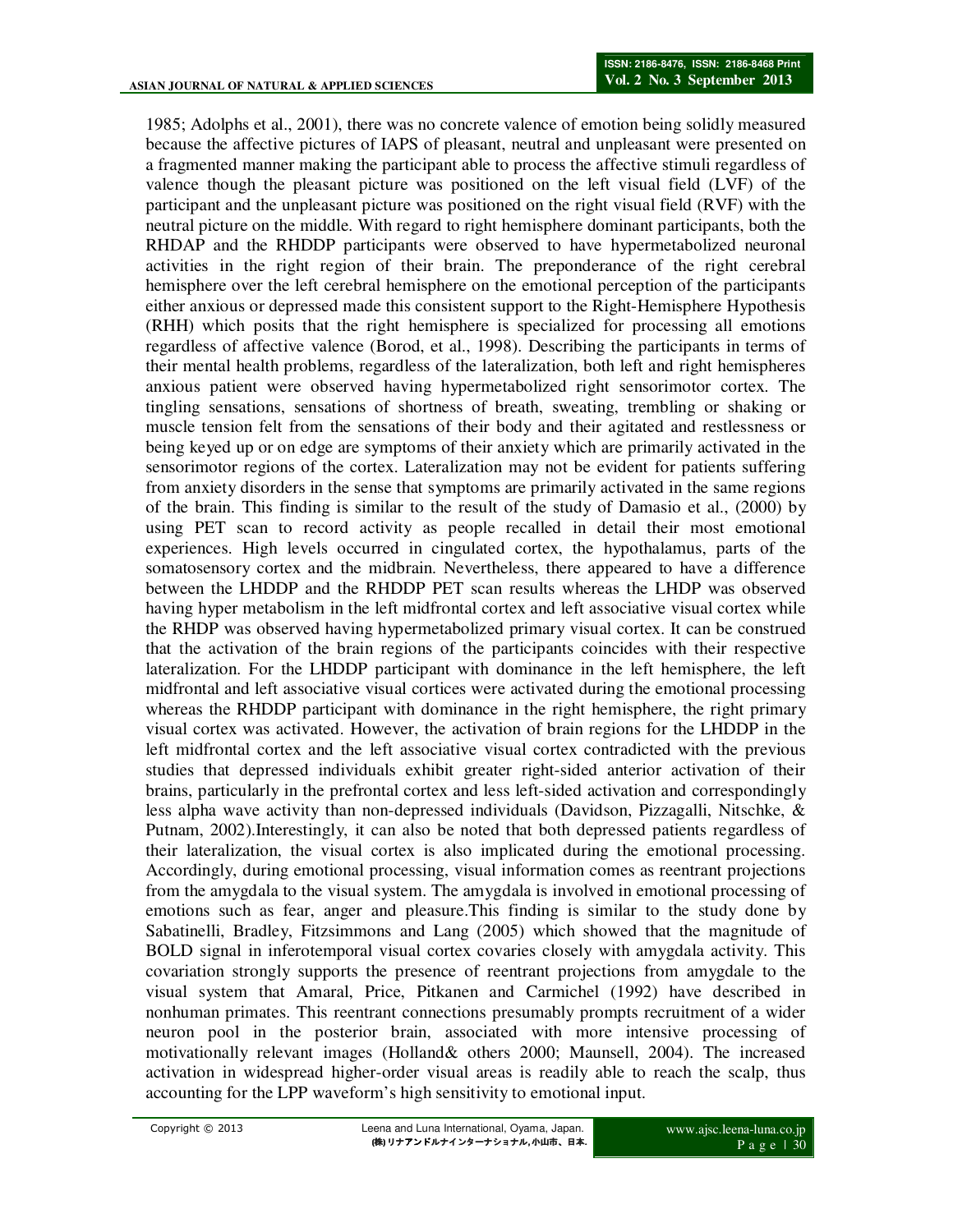| Lateralization          | Pleasure |                | Arousal |                | Dominance |                          |
|-------------------------|----------|----------------|---------|----------------|-----------|--------------------------|
| Picture                 | AP       | DP             | AP      | DP             | AP        | DP                       |
| Left Hemisphere         |          |                |         |                |           |                          |
| Pleasant                | 5        | 7              | 5       | 7              | 5         | 6                        |
| Neutral                 | 5        | 9              | 5       | $\mathfrak{D}$ | 3         | $\mathfrak{D}$           |
| Unpleasant              | 3        | 1              | 3       | $\overline{2}$ | 3         | 7                        |
| <b>Right Hemisphere</b> |          |                |         |                |           |                          |
| Pleasant                | 8        | 6              | 6       | $\overline{4}$ | 5         | $\overline{\mathcal{A}}$ |
| Neutral                 | 3        | $\mathfrak{D}$ | 1       | 4              | 3         | 6                        |
| Unpleasant              | 1        | 1              |         | $\overline{2}$ | 9         | 8                        |

**Table 4. SAM ratings on the emotional processing of anxious and depressed patients and their brain lateralization** 

*AP (Anxious Patient) DP (Depressed Patient), Pleasure (9 (Happy – 1 (Sad) Arousal (9 (Excited) – 1 (Frenzied), Dominance (9 (Dominated) – 1 (In Control)* 

Table 4 presents the comparison between the left and right hemispheres participants on the Self-Assessment Manikin (SAM) ratings during emotional processing of affective pictures. The SAM reflects emotional reactions to the affective stimuli in terms of pleasure, arousal or dominance dimensions.

Using the Self-Assessment Manikin (SAM) in processing the emotional experience of the participants and their brain dominance, it can be inferred that for both anxious and depressed patients with left cerebral hemisphere dominance the emotional experience on the pleasant affective picture seemed not so sparse and varied but a greater disparity can be observed with the rating of the depressed patient on the neutral affective picture with regard to the pleasure component. The depressed patient felt extremely happy than the anxious patient with a rating of 9. The subjectivity of the emotional experience of the depressed participant toward the neutral picture (an old man standing near the window) would evoke extreme happiness for him than the anxious person. In terms of the unpleasant affective picture, both participants showed similar emotional reactions such as feeling unhappy and frenzied. However, on the dominance component, the depressed patient evoked feeling less dominated than the anxious person who felt less in control. The depressed patient perceived that unpleasant affective stimuli controlled or influenced his life hence propensity to depressive state may be evident in the sense that individuals with depression imagines that they have no control over their own thoughts and feelings and little or no control over situations. They believe that other people and events determine how they think or feel. The depressed individuals see themselves as mainly victims of circumstances and blame other people and things outside of self for personal difficulties. If things go well (their way), they will feel good and be upbeat. However, if things go wrong, they may experience a fairly rapid decline in mental health and overall well-being. It is all because depressed individuals' self-esteem is highly dependent on outcomes, events, and other people. When there is a perception of a major loss of control over one's own life, the individual susceptible to depression assuredly becomes depressed. On the other hand, the anxious participant perceived that unpleasant events in his life may be dominant but he can withstand with these anxiety provoking situations because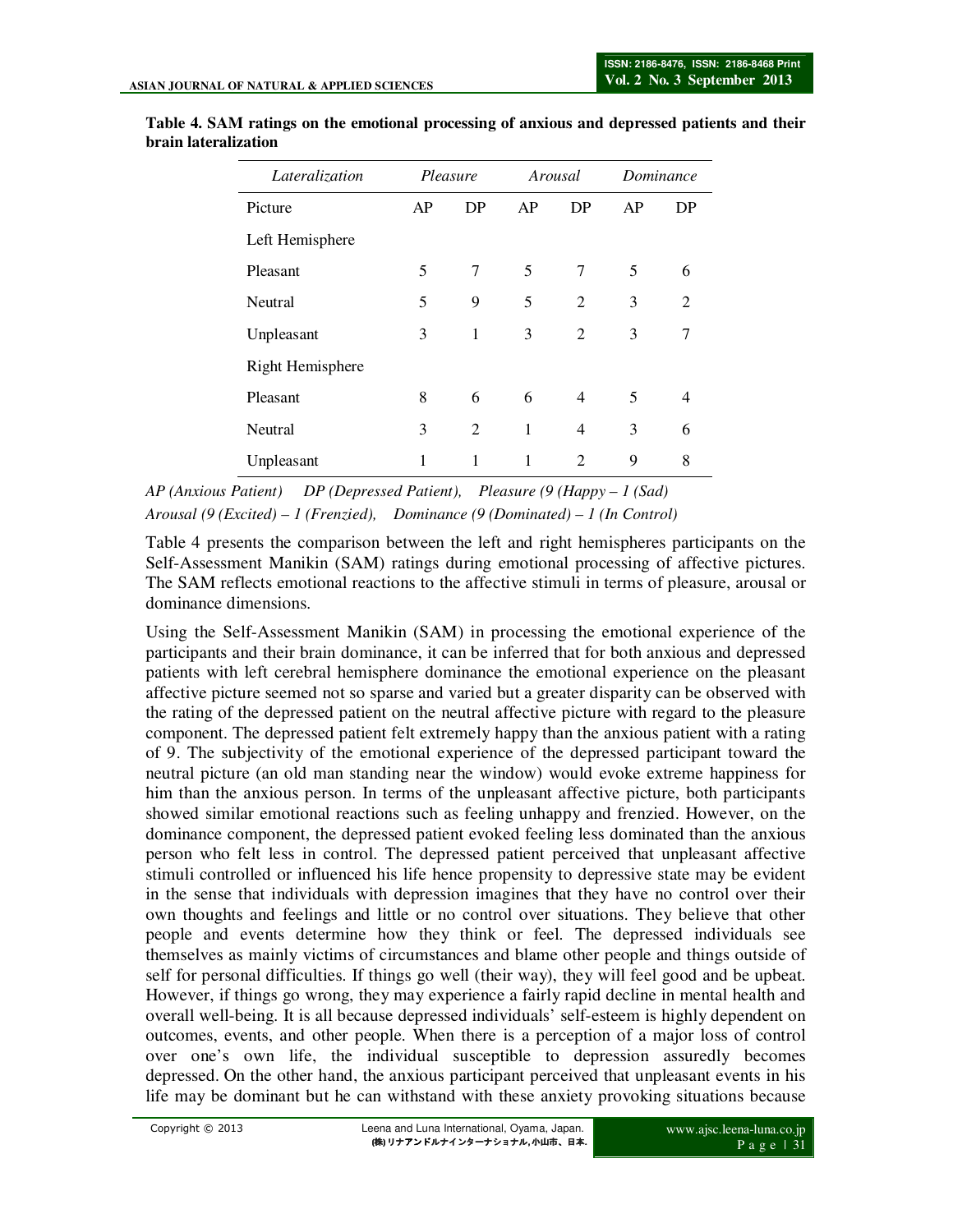feels that he has a control over these events. This could be explained that the limbic system, including the 32mygdale, of individuals with anxiety disorders, is overly responsive to stimulation or new information (abnormal bottom-up processing); at the same time, controlling functions of the cortex that would down-regulate the hyperexcitable 32mygdale are deficient (abnormal top-down processing) which is consistent with Grays behavioral inhibition system (BIS) model (Britton & Rauch, 2009); Ochsner et al., 2009). In terms of the emotional processing of the right hemispheres anxious and depressed participants, Table 4 showed that there is a disparity between the anxious and the depressed participants when presented with the pleasant picture such that both the anxious participant felt happy but the depressed felt slightly happy only on the pleasure dimension. In terms of the arousal dimension, the anxious participant felt slightly aroused but the depressed felt neither aroused nor frenzied. But in terms of dominance dimension both participants felt neither controlled nor in-control. The neutral picture also evoked different feeling between the anxious and depressed participants. The anxious felt slightly sad but the depressed felt sad in pleasure dimension. The depressed felt neither aroused nor frenzied in terms of the arousal dimension but the anxious participant felt frenzied with the neutral picture (*an old man standing nears the window*). Notwithstanding, the anxious participant felt less in-control than the depressed participant who felt that dominated. As regards the unpleasant affective picture, both anxious and depressed participants evoked feelings of sadness, frenzied and dominated. It can be construed that both anxious and depressed participants feel that unpleasant events in their life would make them unhappy, frenzied and emotionally perceived that unpleasant situations would dominate their life and would feel that they are being controlled. Taking into account the right cerebral lateralization of the anxious and depressed participants and the similarity of their emotional processing, it can be explained that regardless of the mental health problem of the respective participants, they are still dominated by their own cerebral lateralization which is the right hemisphere. As postulated, the right hemisphere is specialized for processing all emotions regardless of affective valence (Borod et al., 1998).

The two halves of the brain are believed to play different roles in emotional processing. The right-hemisphere hypothesis (RHH) suggests that the right cerebrum is dominant for processing all emotions regardless of affective valence (Borod, et al., 1998) whereas the valence specific hypothesis (VSH) posits that the left-hemisphere is specialized for processing positive affect while the right hemisphere is specialized for negative affect (Ahern & Schwartz, 1979; Wedding & Stalans, 1985; Adolphs et al., 2001).

Based on the findings of this study, adhering to the right hemisphere hypothesis, it can be construed that RHAP and RHDDP were observed to have greater neuronal activation (hypermetabolized) in the right region of the brain during emotional perception such that RHH had hypermetabolized right sensorimotor cortex and RHDDP had hypermetabolized right primary visual cortex. Hence, regardless of the valence of affective stimuli whether pleasant or unpleasant, the activation of the emotional perception of the participants was primarily controlled by the right cerebral cortex. Notwithstanding, participants with the left hemisphere dominance, the LHDAP and LHDDP participants were observed to have different brain activation during the emotional perception. LHDAP showed greater neuronal activity in the right sensorimotor cortex while the LHDDP was observed to have hyper metabolism in the areas of left midfrontal cortex and left visual associative cortex. It can be noted that for the LHDAP, cerebral lateralization may not be evident when expected; hence, the right hemisphere hypothesis would answer because of the neuronal activity. Considering that the LHDDP participant showed greater neuronal activity in the left midfrontal cortex and left visual associative cortex during emotional processing as revealed by the PET brain scan,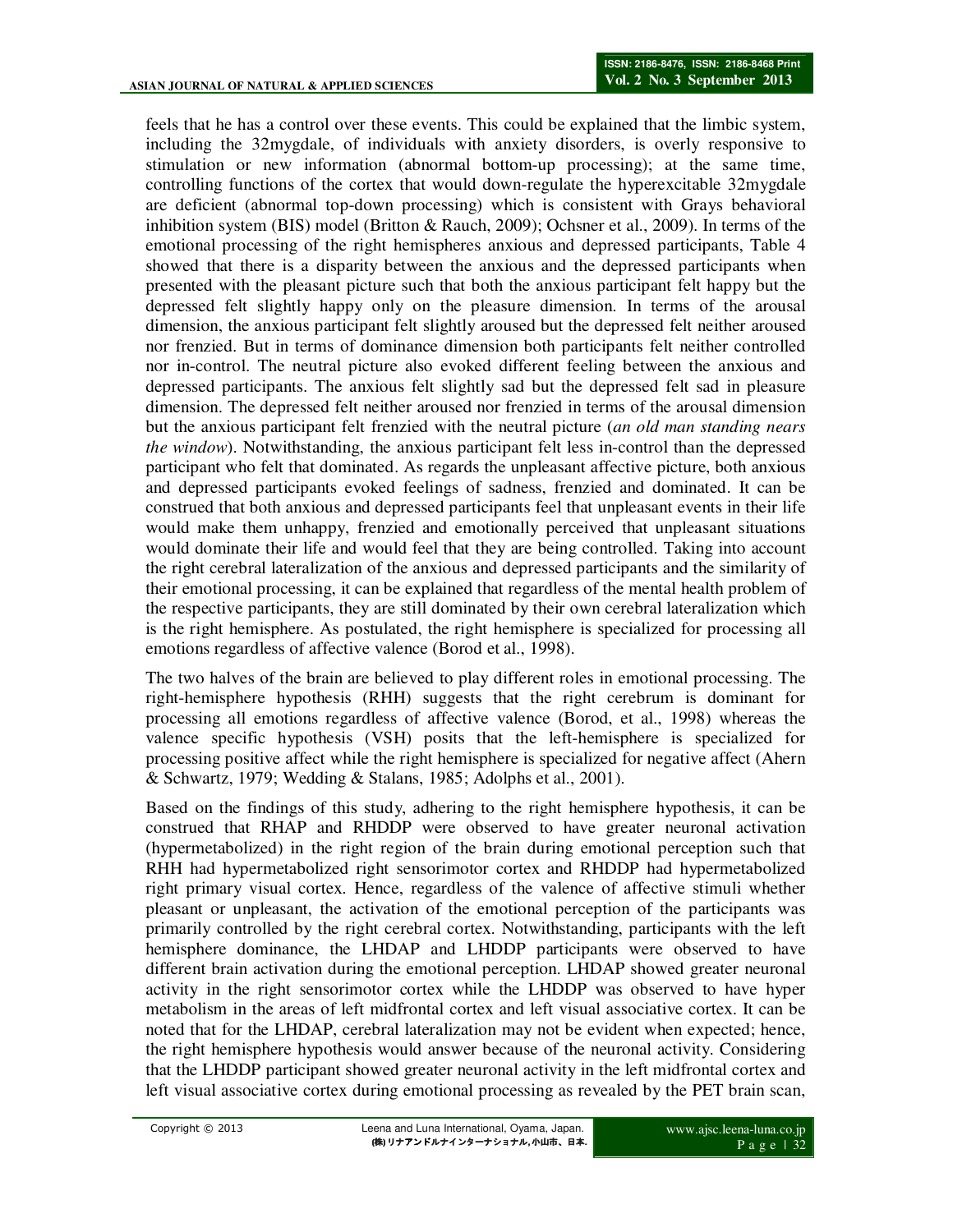it can be construed that the participant processed the affective stimuli regardless of valence based on the dominance of the left hemisphere, thus lateralization may be evident for LHDDP. Albeit, this result contradicts with the findings of Johnstone, et al., (2007) that depressed patients showed distinctive patterns of activity in the ventromedial prefrontal cortex (VMPFC) and the right prefrontal cortex (PFC). These are areas that regulate the emotional output generated from the amygdale. The VMPFC is compromised in depression likely because of the inappropriate engagement of right PFC circuity in depressed individuals. In addition, Davidson (1993) and Heller and Nitschke (1997) demonstrated that depressed individuals exhibit greater right-sided anterior activations of their brains particularly in the prefrontal cortex (and less left-sided activation and correspondingly, less alpha wave activity than non-depressed individuals (Davidson, Pizzaggalli, Nitschke, Putnam, 2002). Furthermore, right-sided anterior activation was also found in patients who are no longer depressed (Gotlib, Ranganath & Rosenfield, 1998; Tomarken & Keener, 1998) suggesting this brain function might also exist before the individual becomes depressed and represent vulnerability to depression (Barlow & Durand, 2012).

# **CONCLUSIONS**

Based on the findings of the study, albeit small in sample size, it can inferred that LHDAP and RHDAP participants reacted on the emotional processing not necessarily according to their cerebral lateralization but based on the function of the right hemisphere which primarily implicated for processing all types of emotions regardless of valence. On the other hand, LHDDP and RHDDP participants processed their emotions based on their brain dominance.

### **ACKNOWLDGEMENTS**

Research was financially supported by the Far Eastern University (FEU) Educational Foundation Manila Philippines and Commission on Higher Education (CHED) Philippines. Pictures were adopted from Wikipedia.com

### **REFERENCES**

- [1] Allen, P. J., Josephs, O. & Turner, R. (2000). A method for removing imaging artifact from continuous EEG recorded during functional MRI. *Neuroimage,* 12, 230-239.
- [2] Amaral, D. G. & Price, J. L. (1984). Amygdalo-cortical projections in the monkey (Macacafascicularis). *Journal of Comparative Neurology*, 230, 465-496.
- [3] Angelonem L. M., Pottast, A., Segonne, F., Iwaki, S., Belliveau, J. W. & Bonmassar, G. (2004. Metallic electrodes and leads in simultaneous EEG-MRI: specific absorption rate (SAR) simulation studies. *Bioelectromagnetics,* 25, 285-295.
- [4] Baas, J. M., Nugent, M., Lissek, S., Pine, D. S. & Grillon, C. (2004). Fear conditioning in virtual reality contexts: A new tool for the study of anxiety. *Biological Psychiatry, 55*(11), 1056-1060.
- [5] Balch, James, F. & Balch, P. A. (1997). *Prescription for Nutritional Healing*, Garden City Part, NT: Avery Publishing.
- [6] Baker, R., Holloway, J., Thomas, P.W., Thomas, S. & Owens, M. (2004) Emotional processing and panic. *Behaviour Research & Therapy, 42*(11), 1271-1287.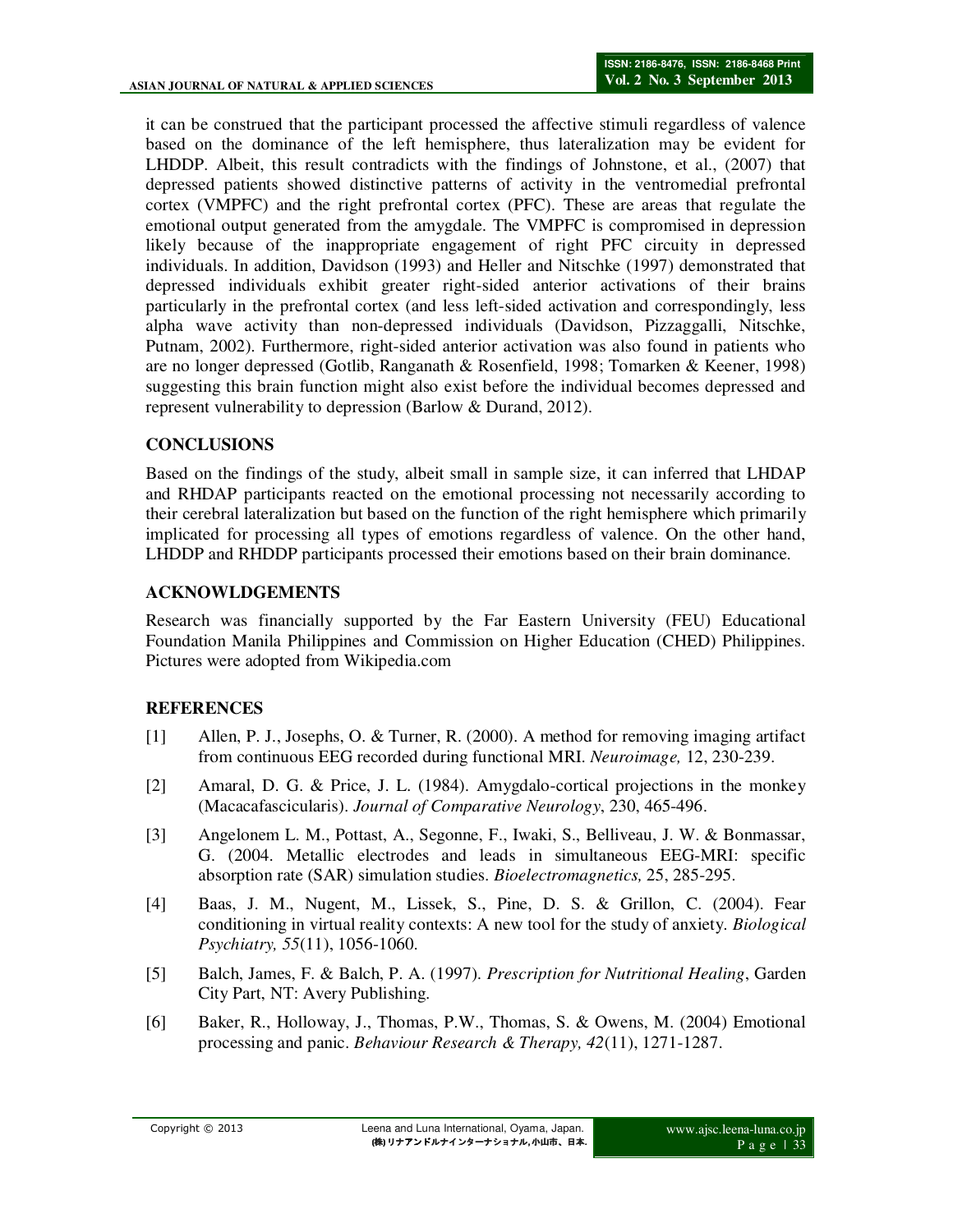- [7] Baudewig, J., Paulus, W. & Frahm, J. (2000). Artifacts caused by transcranial magnetic stimulation coils and EEG electrodes in T(2)\*-weighted echo-planar imaging. *Magnetic Resonance Imaging,* 18, 479-484.
- [8] Bishop, S., Duncan, J., Brett, M. & Lawrence, A. D. (2004). Prefrontal cortical function and anxiety: controlling attention to threat-related stimuli. *Nature Neuroscience, 7*(2), 184-8.
- [9] Blumberg, S. H. & Izard, C. E. (1986). Discriminating patterns of emotions in 10- and 11-year old children's anxiety and depression. *Journal of Personality and Social Psychology, 51*(4), 852-857.
- [10] Bonmasser, G., Purdon, P. L., Jaaskelainen, I. P., Chiappa, K., Solo, V., Brown, E.N. & Belliveau, J. W. (2002). Motion and ballistocardiogram artifact removal for interleaved recording of EEG and Eps during MRI. *Neuroimage,* 16, 1127-1141.
- [11] Borod, J. C. (1003). Cerebral mechanisms underlying facial, prosodic, and lexical emotional expression: A review of neuropsychological studies and methodological issues. *Neuropsychology, 7*(4), 445-463.
- [12] Bradley, B. P., Mogg, K. & Williams, R. (1994). Implicit and explicit memory for emotional information in non-clinical subjects. *Behav Res Ther., 32*(1), 65-78
- [13] Bradley, S. J. (2000). *Affect regulation and the development of psychopathology*. New York: Guilford Press.
- [14] Bradley, M. M., Sabatinelli, D., Lang, P. J., Kennedy, W. A., Rauch, S. L., Buckner, R. L., Strauss, M. M., Hyman, S. E. & Rosen, B. R. (1996). Response and habituation of the human amygdale during visual processing of facial expression. *Neuron,* 17, 1- 13.
- [15] Brosschot, J. F., de Ruiter, C. & Kindt, M. (1999). Processing bias in anxious subjects and repressors, measured by emotional Stroop interference and attentional allocation. *Personality and Individual Differences,* 26, 777-793.
- [16] Channon, S. & Green, P. G. (1999). Executive function in depression: the role of performance strategies in aiding depressed and non-depressed participants. *Journal of Neurology, Neurosurgery and Psychiatry, 66*(2), 162-71.
- [17] Codispoti M, Ferrari V, Bradley MM. (2006). Repetitive picture processing: autonomic and cortical correlates. Brain Res., 1068, 213-220.
- [18] Cuthbert, B. N., Schupp, H. T., Bradley, M. M., Birbaumer, N. & Lang, P. J. (2000). Brain potentials in affective picture processing: covariation with autonomic arousal and affective report. *Biological Psychology,* 52, 95-111.
- [19] Dalgleish, Tim, Dunn, Barnaby, D. & Mobbs, D. (2009). Affective Neuroscience: Past, Present, and Future. *Emotion Review, 1*(4), 355-368.
- [20] Daleiden, E.L. & Vasey, M.W. (1997). An information-processing perspective on childhood anxiety. *Child Psychology Review,* 17, 407-429.
- [21] Davidson, R. J. (1984). *Affect, cognition, and hemispheric specialization*. In C.E. Izard, J.Kagan, & R. Zajonc (Eds.), Emotion, cognition, and behavior. New York: Cambridge University Press, pp. 320-365.
- [22] Derryberry, D. & Reed, M. A. (2002). Anxiety-related attentional biases and their regulation by attentional control. *Journal of Abnormal Psychology*, 111, 225-236.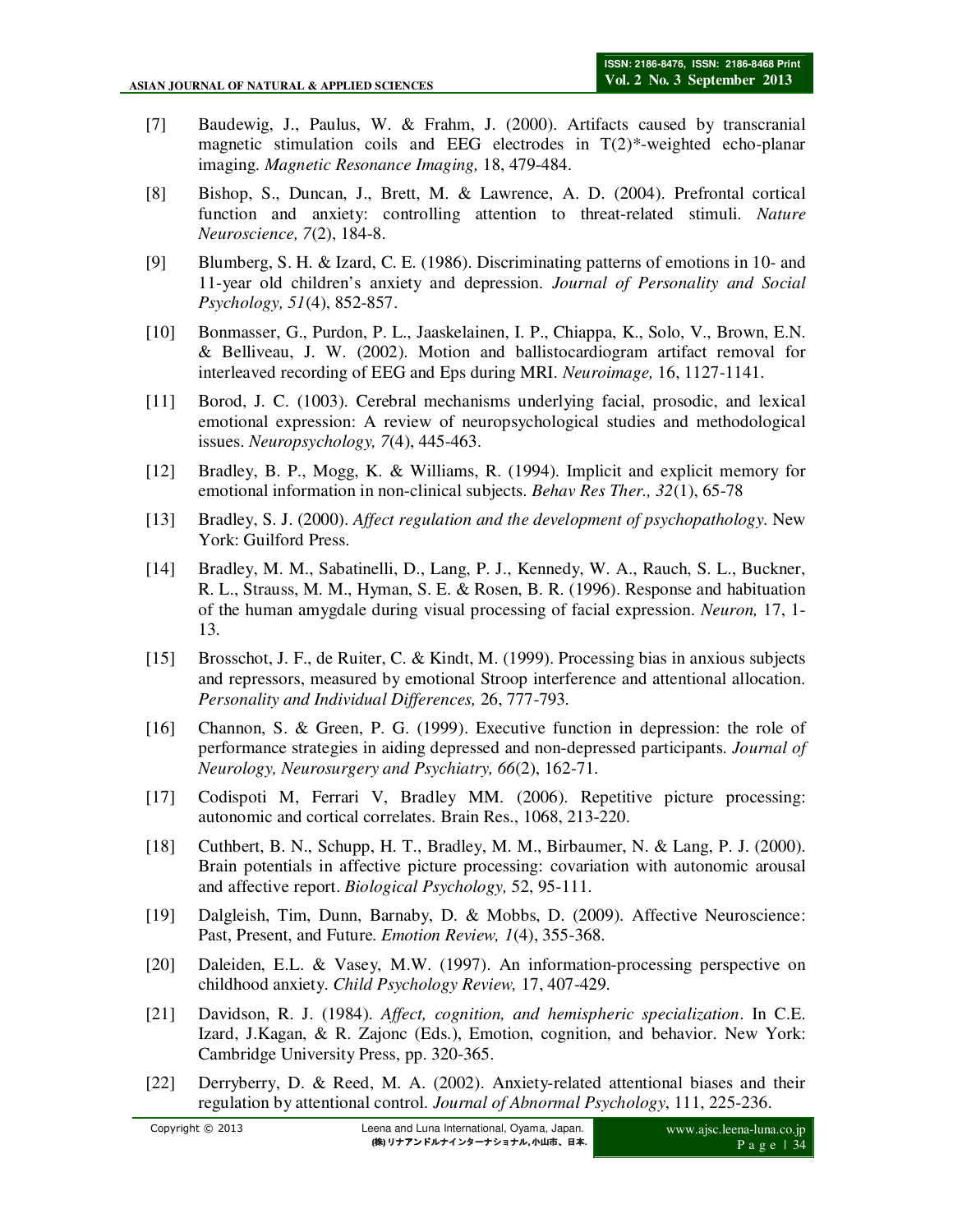- [23] Dunkin, J. J., Leuchter, A. F. Cook, I. A., Kasl-Godley, J. E., Abrams, M. & Rosenberg Thompson, S. (2000). Executive dysfunction predicts nonresponse to fluoxetine in major depression. *Journal of Affective Disorders, 60*(1), 13-23.
- [24] Ehrlichman, H. (1987). *Hemispheric asymmetry and positive-negative affect. In D. Ottoson (Ed.), Duality and unity of the brain.* Hampshire, UK: Macmillan.
- [25] Etkin, A., Klemenhagen, K. C., Dudman, J. T., Rogan, M. T., Hen, R., Kandel, E. R. & Hirsch, J. (2004). Individual differences in trait anxiety predict the response of the basolateral 35mygdale to unconsciously processed fearful faces. *Neuron, 44*(6), 1043- 55.
- [26] Everhard, D. E., Carpenter, M. D., Carmona, J. E., Ethridge, A. J., & Demaree, H. A. (2003). Adultsex-related P300 differences during the perception of emotional prosody and facial affect. *Psychophysiology,* 40(S1), S39.
- [27] Fox, E., Russo, R. & Dutton, K. (2002). Attentional bias for threat: Evidence for delayed disengagement from emotional faces. *Cognition and Emotion,* 16, 355-379.
- [28] Gainotti, G., Caltagirone, C. & Zoccolotti, P. (1993). Left/right and cortical/subcortical dichotomies in the neuropsychological study of human emotions. *Cognition and Emotion, 7*(1), 71-93.
- [29] Goldman, R. I., Stern, J. M., Engel, J. Jr. & Cohen, M. S. (2000). Acquiring simultaneous EEG and functional MRI. *Clinical Neurophysiology,* 111, 1974-1980.
- [30] Gross, J. J. (2002). Emotion regulation: Affective, cognitive, and social consequences. *Psychophysiology*, 39, 281-291.
- [31] Hagemann, D., Waldstein, S. R. & Thayer, J. F. (2003). Central and autonomic nervous system integration in emotion. *Brain and Cognition, 52*(1), 79-87.
- [32] Hankin, B. L. & Abramson, L. Y. (2001). Development of gender differences in depression: an elaborated cognitive vulnerability-transactional stress theory. *Psychological Bulletin, 127*(6), 773-96.
- [33] Heilman, K. M., et al. (1996). Understanding emotional prosody activates right hemisphere regions. *Archives of Neurology,* 53, 655-670.
- [34] Heller, W. (1993). Neuropsychological mechanisms of individual differences in emotion, personality, and arousal. *Neurospychology, 7*(4), 476-489.
- [35] Henriques, J. B. & Davidson, R. J. (1991). Left frontal hypoactivation in depression*. Journal of Abnormal Psychology, 100*(4), 535-545.
- [36] Holland, P. C., Hans, J. S. & Gallagher, M. (2000). Lesions of the amygdale central nucleus alter performance on a selective attention task. *Journal of Neuroscience,* 20, 6701-6706.
- [37] Keil, A., Bradley, M. M., Hauk, O., Rockstroh, B., Elbert, T. & Lang, P. J. (2002). Large scale neural correlates of affective picture processing. *Psychophysiology,* 39, 641-649.
- [38] Kline, J. P., Schwartz, G. E., Allen, J. J. B. & Dikman, Z. V. (1998). Perceptual and electroencephalographic registration of masked emotional words in defensiveness: An exploratory study. *Personality and Individual Differences*, 24, 499-512.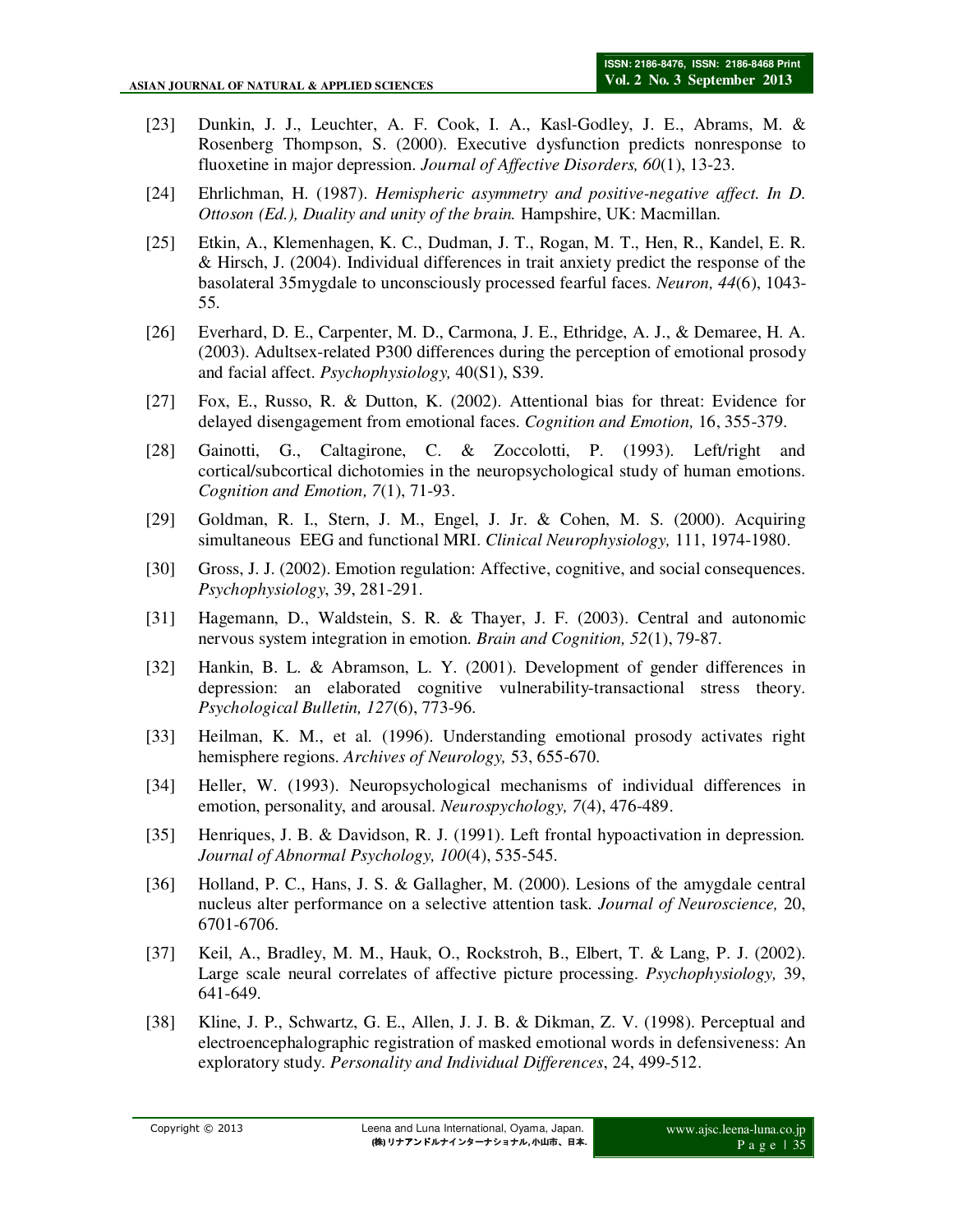- [39] Krakow, K., Allen, P. J., Symms, M. R., Lemieux, L., Josephs, O. & Fish, D. R. (2000). EEG recording during fMRI experiments: image quality. *Human Brain,* 10, 10-15.
- [40] Kronmuller, K. T., Backenstrass, M., Kocherscheidt, K., Hunt, A., Fiedler, P. & Mundt, C. (2005). Dimensions of the typus melancholicus personality type. *European Archives of Psychiatry and Clinical Neuroscience,* 255, 341-349.
- [41] Kruggel, F, Wiggins, C. J., Hermann, C. S. & von Cramon, D. Y. (2000). Recording of the event-related potentials during functional MRI at 3.0 Tesla field strength. *Magn Reason Med.,* 44, 277-282.
- [42] Lang, P. J., Greenwald, M. K., Bradley, M. M. & Hamm, A. (1993). Looking at pictures: Affective, facial, visceral, and behavioral reactions. *Psychophysiology, 30*(3), 261-273.
- [43] Lang, P. J., Bradley, M. M. & Cuthbert, B. N. (1998). Emotion, Motivation and Anxiety: Brain Mechanisms and Psychophysiology. *Biological Psychiatry*, 44, 1248- 1263.
- [44] Lang, P. J., Bradley, M. M. & Cuthbert, B. N. (2008). *International affective picture system (IAPS): Affective ratings of pictures and instruction manual.* Technical Report A-8. University of Florida, Gainesvill, F.L.
- [45] Larsen, C. L. & Diener, E. (1992). Promises and problems with the circumplex model of emotion, No.13. In M.S. Clark (Ed.), Emotion. *Review of personality and social psychology* (pp25-59). Newbury Park, CA: Sage.
- [46] Lemerise, E. A. & Dodge, K. A. (2000). *The development of anger and hostile interactions. In M. Lewis & J.M. Haviland-Jones (Eds.),* Handbook of emotions  $(2^{nd}$ ed., pp. 596-606). New York: Guildford.
- [47] Liotti, M. & Tucker, D. M. (1995). *Emotion in asymmetric corticolimbic networks*. In R.J. Davinson & K. Hugdahl (Eds.), Brain asymmetry (pp.389-423). Cambridge, MA: MIT Press.
- [48] Logothetis, N. K., Pauls, J., Augath, M., Trinath, T. & Oeltermann, A. (2001). Neurophysiological investigation of the basis of the fMRI signal. *Nature* 412, 150- 157.
- [49] Johnstone, T., van Reekum, C. M., Urry, H. L., Kalin, N.H. & Davidson, R. J. (2007). Failure to regulate: Compromised recruitment of prefrontal-subcortical circuitry during regulation of negative emotion in major depression. *Journal of Neuroscience*, 27, 8877-8884.
- [50] Mathews, A. & MacLeod, C. (1994). Cognitive approaches to emotion and emotional disorders. *Annual review of psychology,* 45, 25-50.
- [51] Mehrabian, A. (1994). *Manual for the revised trait dominance submissiveness scale (TDS).* (Available from Albert Mehrabian, 1130 Alta Mesa Road, Monterey, CA, USA 93940)
- [52] Mehrabian, A. (1995). Distinguishing depression and trait anxiety in terms of basic dimensions of temperament. *Imagination, Cognition and Personality, 15*(2), 133-143.
- [53] Mogg, K., Bradley, B. P. C. D., Fisher, S., Twelftree, H. & McWilliams, A. (2000). Trait anxiety, defensiveness and selective processing of threat: an investigation using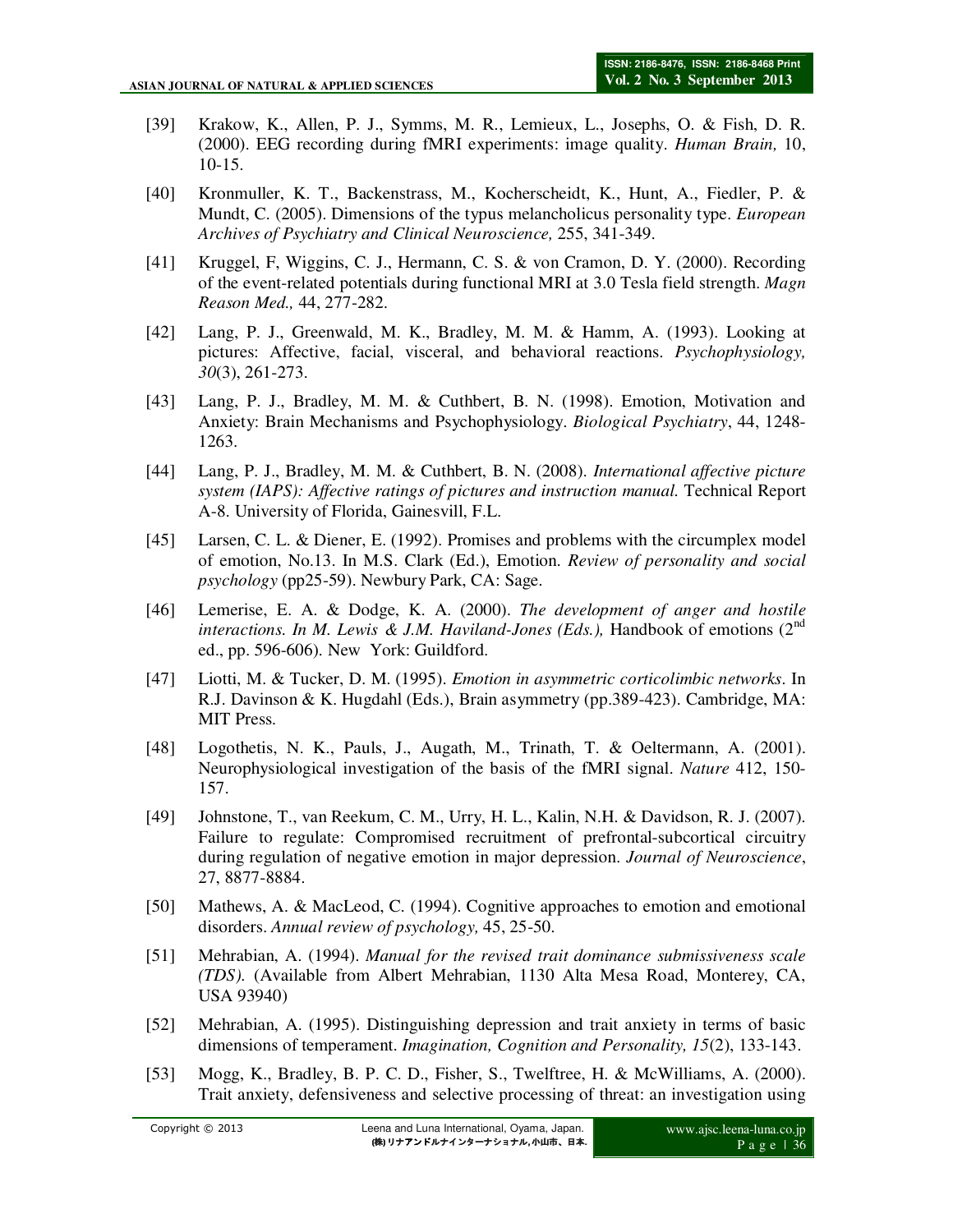two measures of attentional bias. *Personality and Individual Differences, 28*(6), 1063-1077.

- [54] Mogg, K., Bradley, B. P., William, R. & Mathews, A. (1993). Subliminal processing of emotional information in anxiety and depression. *Journal of Abnormal Psychology, 102*(2), 304-311.
- [55] Most, S.B., Chun, M.M., Johnson, M.R. & Kiehl, K.A. (2006). Attentional modulation of the amygdale varies with personality. *Neuroimage, 31*(2), 934-44.
- [56] Morgan, Grillon. C., Southwick, S. M., Davis, M. & Charney, D. S. (1995). Fearpotentiated startle in posttraumatic stress disorder. *Biological Psychiatry, 38*(6), 378- 385.
- [57] Muri, R. M., Felblinger, J., Rosler, K. M., Jung, B., Hess, C. W., & Boesch, C. (1998). Recording of electrical brain activity in a magnetic resonance environment: distorting effects of the static magnetic field. *Magnetic Resonance Med.,* 39, 18-22.
- [58] Myers, A. & Hansen, C. (2006). *Experimental Psychology*. (6<sup>th</sup> ed.) USA: Wadsworth.
- [59] Naeteru, J., Roy, J. C., Ovelac, E. & Steinling, M. (1992). Anxiety, emotion and cerebral blood flow. *International Journal of Psychophysiology, 13*(2), 137-146.
- [60] Ogawa, S., Lee, T., Stepnowski, R., Chen, W., Zhu, X. & Ugurbil, K. (2000). An approach to probe some neural systems interaction by functional MRI at neural scale down to milliseconds. *Proc Natl Acad Sci* USA, 97, 11026-11031.
- [61] Plutchik, R. (1993). *Emotions and psychopathology.* In M.Lewis & J.M. Haviland (Eds.), Handbook of emotions (pp.53-66). New York: Guilford.
- [62] Rachman, S. (2001). Emotional processing, with special reference to post-traumatic stress disorder. *International Review of Psychiatry,* 13, 164-171.
- [63] Ross, E. D. (1985). *Modulation of affect and nonverbal communication by the right hemisphere.* In M.M. Mesulam (Ed.), Principles of behavioral neurology. Philadelphia, PA: Davis.
- [64] Prousky, & Jonathan E., (2005). Orthomolecular Treatment of Anxiety Disorders. Townsend *Letter for Doctors & Patients*, Feb/Mar 2005, pp 259/260; 82-87
- [65] Sabatinelli, D., Flaisch, T., Bradley, M. M., Fitzsimmons, J. R. & Lang, P. J. (2004). Brain processes in emotional perception: motivated attention. *Cognition and Emotion,* 18, 593-611.
- [66] Schupp, H. T., Cuthbert, B. N., Bradley, M. M., Hillman, C. H., Hamm, A. & Lang, P. J. (2004). Brain processes in emotional perception: motivated attention. *Cognition and Emotion,* 18, 593-611.
- [67] Sijbersa, J., Van Audekerke, J., Verhoye, M., Van der Linden, A. & Van Dyck, D. (2000). Reduction of ECG and gradient related artifacts in simultaneously recorded human EEG/MRI data. *Magnetic Resonance Imaging,* 18, 881-886.
- [68] Sprengelmeyer, R., Rausch, M., Eysel, U. T. & Przuntek, H. (1998). Neural structures associated with recognition of facial expressions of basic emotions. P*roc R Soc Lond B Biol Sci.,* 265, 1927-1931.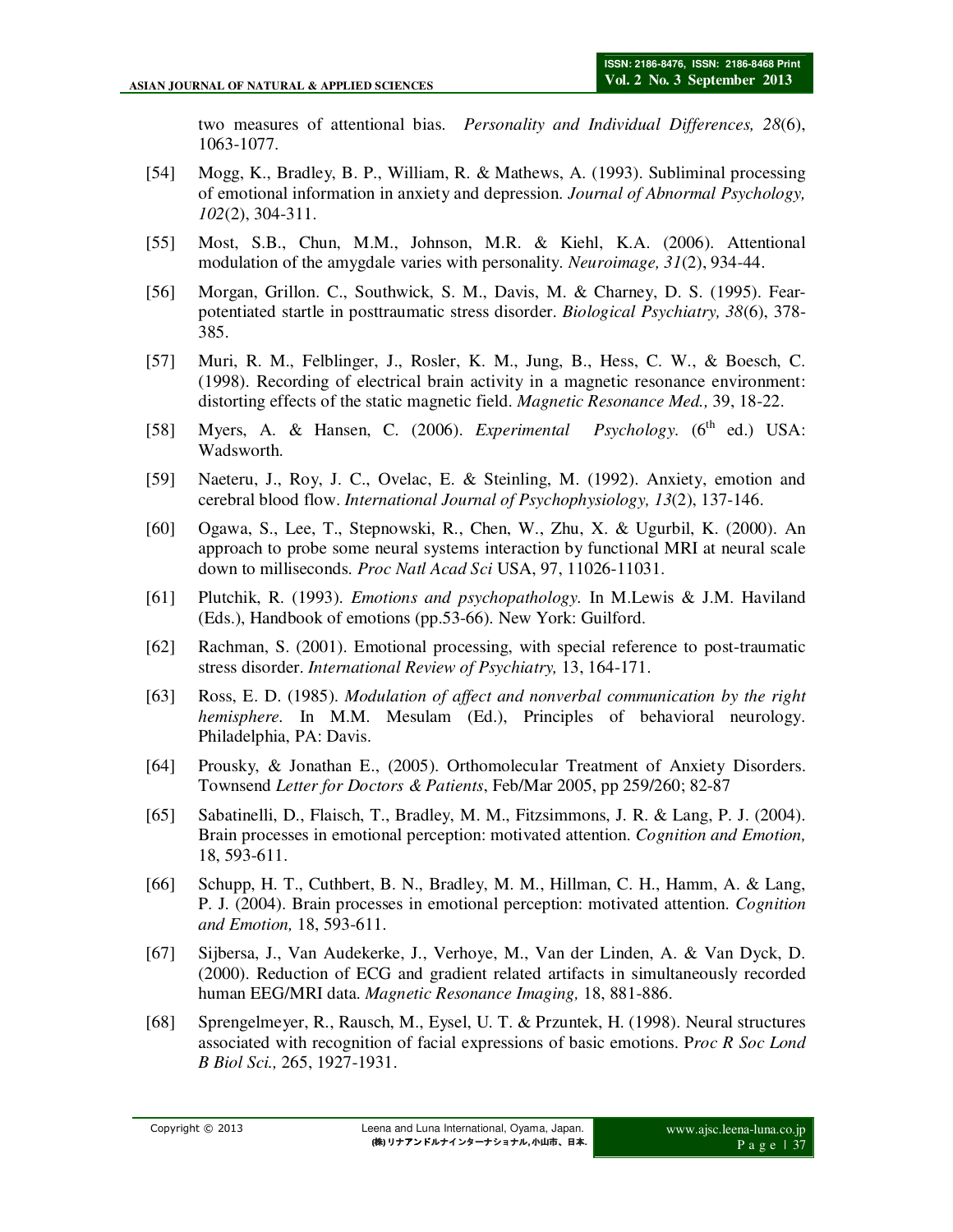- [69] Spiegler, B. J. & Mishkin, M. (1981). Evidence for the sequential participation of inferior temporal cortez and 38mygdale in the acquisition of stimulus-reward associations. *Behav Brain Res.,* 3, 303-317.
- [70] Silberman, E. K. & Weingartner, H. (1986). Hemispheric lateralization of functions related to emotion. *Brain and Cognition,* 5, 322-353.
- [71] Tucker, D. M. (1981). Lateral brain function, emotion, and conceptualization. *Psychological Bulletin, 89*(1), 19-46.
- [72] Tsytsarev, S. V. (1995). *Anger and criminality. In H. Kassinove (Ed.),* Anger disorders: Definition, diagnosis, and treatment (pp. 91-108). Philadelphia: Taylor & Francis.
- [73] Watson, D., Weber, K., Assenheimer, J. S., Clark, L. A., Strauss, M. E. & McCormick, R. A. (1995). Testing a tripanite model: I. Evaluating the convergent and discriminant validity of anxiety and depression symptom scales. *Journal of Abnormal Psychology, 104(*1), 3-14.
- [74] Williams, J. M., Matthews, A. & MacLeod, C.(1996). The emotional Stroop task and psychopathology. *Psychological Bulletin, 120*(1), 3-24.
- [75] Winograd-Gurvich, C., Fitzgerald, P. B., Georgiou-Karistianis, N., Bradshaw, J. L. & White, O.B. (2006). Negative symptoms: A review of schizophrenia, melancholic depression and Parkinson's disease. *Brain Research Bulletin, 70*(4-6), 312-21.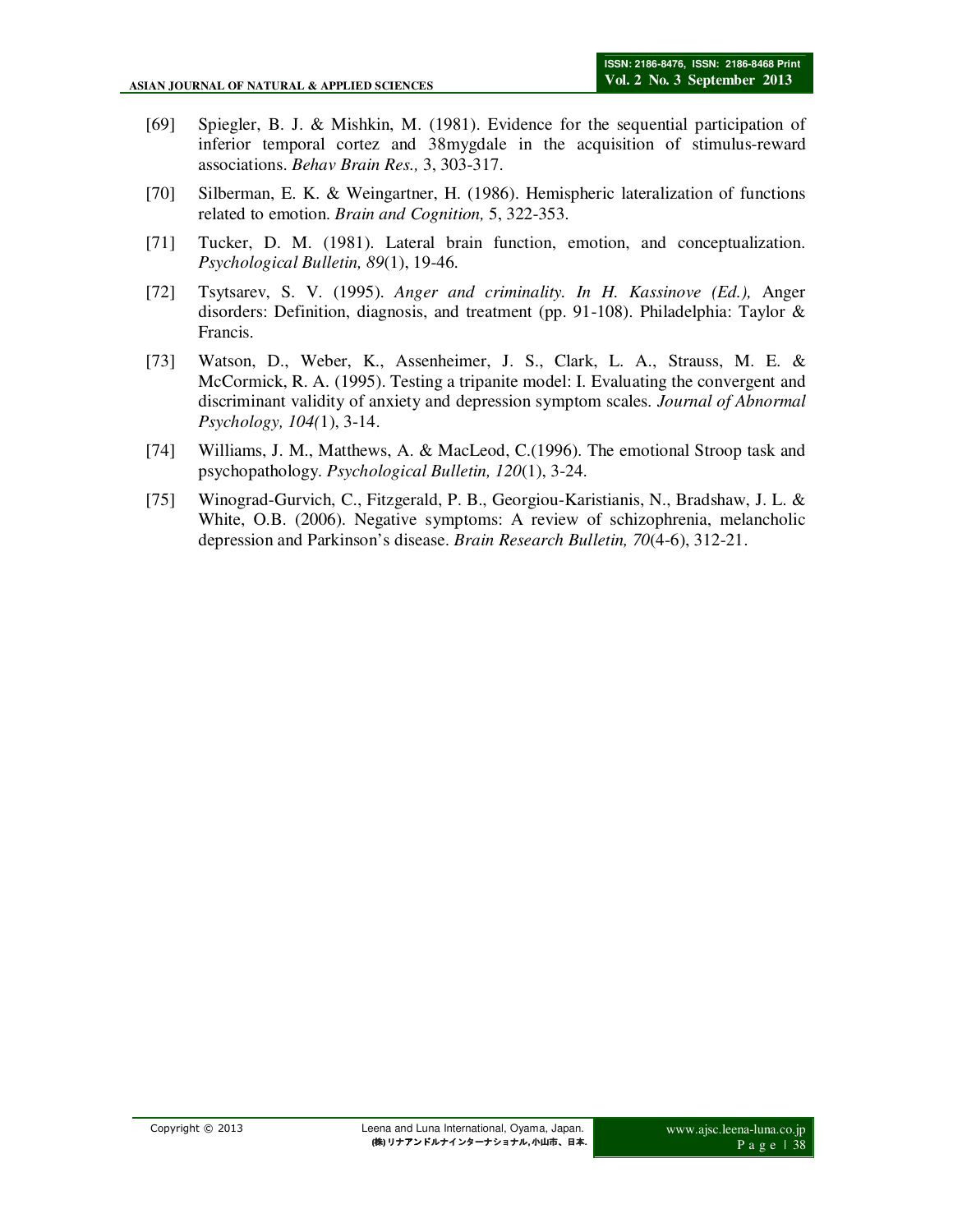### APPENDIX-A



Figure 1. PET brain scan images of the Left Hemisphere Dominant Anxious Patient



Figure 2. Brain structures of the somatosensory and motor cortices



Figure 3. PET brain scan images of the Right Hemisphere Dominant Anxious Patient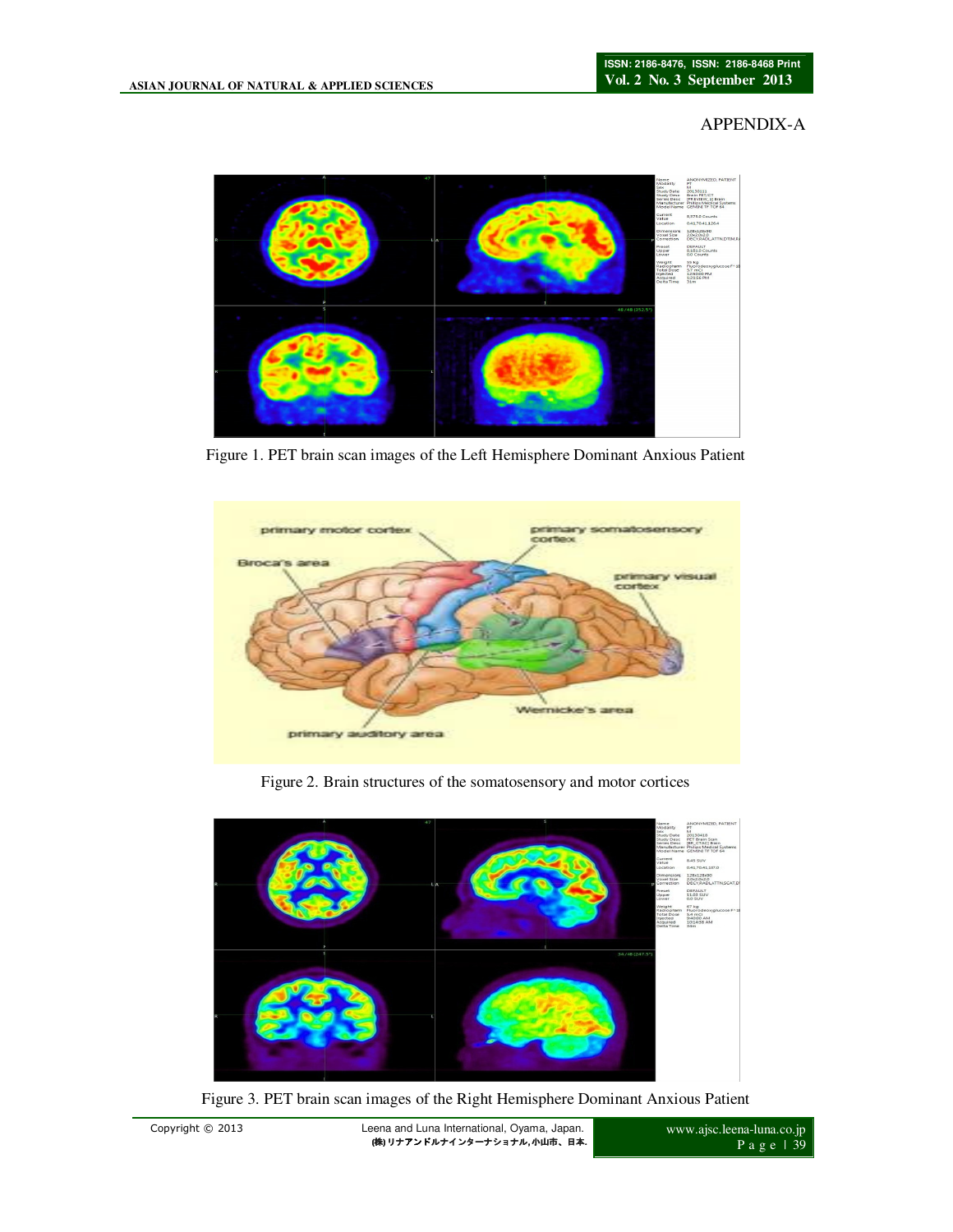

Figure 4. PET brain scan images of the Left Hemisphere Depressed Patient



Figure 5. Brain structure showing the left midfrontal cortex



Figure 6. Brain structure showing the associative visual cortex